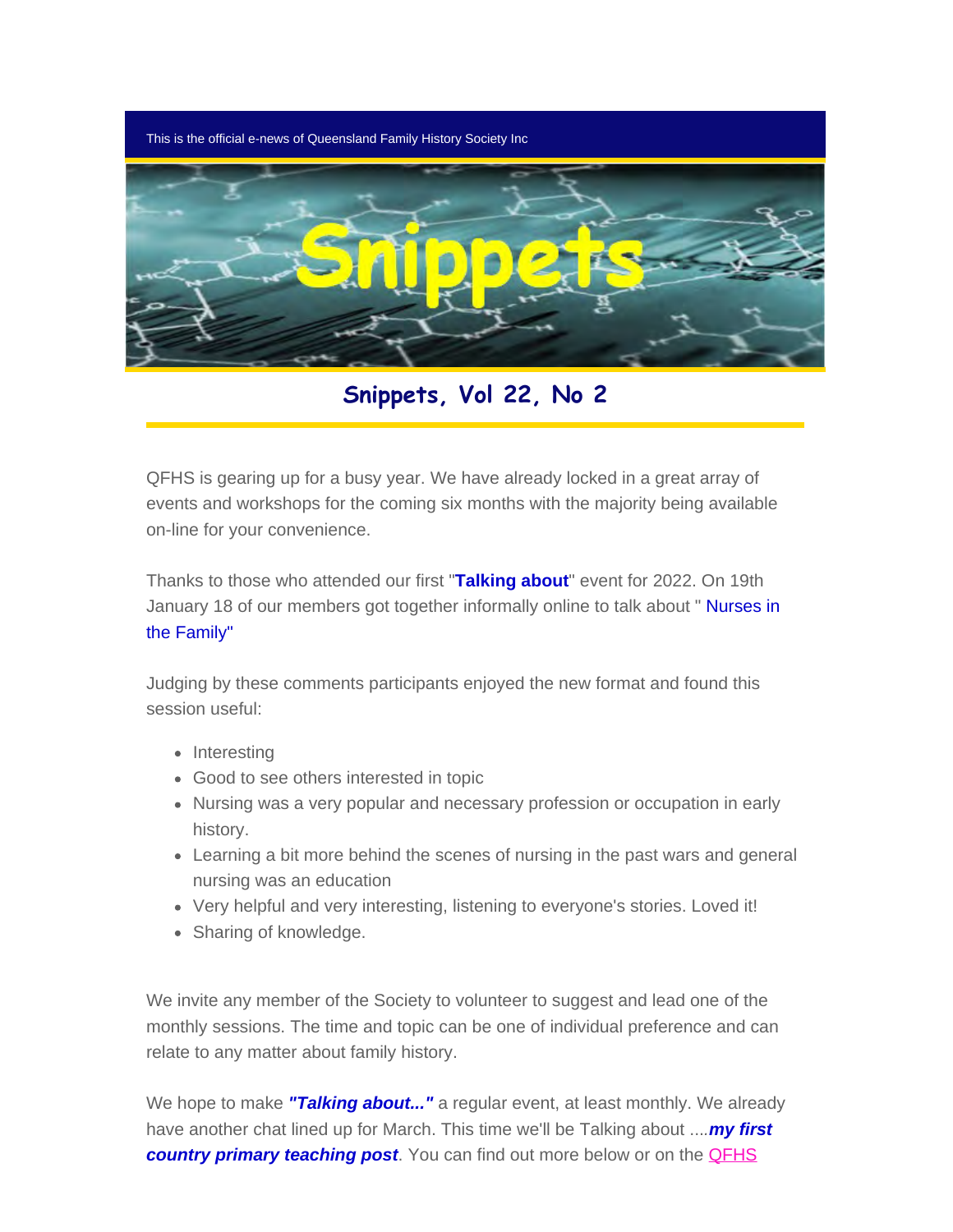#### [website here.](https://www.qfhs.org.au/events/talking-aboutmy-first-country-primary-teaching-post/)

#### **How to Zoom**

Over the past two years many of us have taken up the challenge of using Zoom to attend on-line events. I'd be the first to admit that I don't know much about the finer points of this useful tool. On **23 February** Dr Kerry Raymond will lead an informal session on 'How to Zoom'. This is a free Learn@QFHS event and is available to QFHS/GSQ members only.

Are you ready to up-skill ? Kerry will offer plenty of tips on Zoom features to make the most of your participation in future sessions. Register below or via the QFHS website [here.](https://www.qfhs.org.au/events/how-to-zoom/)

#### **Members' Meeting**

You still have time to register for this week's members' meeting (**Wednesday 16 February 7.30 - 9.30 pm**). This is a hybrid meeting. You can attend at the QFHS Library and Resource Centre or join via Zoom. Guest speaker Duncan Richardson will join us to provide an insight into the lives of some high profile and ordinary men in the context of Brisbane in 1864, including the struggle against disasters of various kinds in a town that had outstretched its resources and was overcrowded, prone to infectious disease, and intensely flammable. Register [here](https://www.eventbrite.com.au/e/members-meeting-february-duncan-richardson-tickets-210271857787) if you're keen to hear about it.

Finally we're delighted to report that we have a full-house of participants for our first ["Finding Your Family'](https://www.qfhs.org.au/events/learn-qfhs/finding-your-family-a-beginners-course-in-research/) six-week training program which kicks off this week. If you missed this opportunity we'll be re-offering the program later in the year. It is still being offered on-line so far-flung members can participate in six intensive learning sessions (1.5 - 2 hours attendance per week) presented by our team of experienced researchers.

We hope you're well underway with your family research for 2022. If you run into a problem we're here to help. Just send an email to our AskQFHS Research Service [askqfhs@qfhs.org.au o](mailto:askqfhs@qfhs.org.au)utlining your question and we'll do our best to direct you to the right sources, contacts or resources to get you over that hump.

Happy hunting.

*Pat Smith* **Editor**

# **Calendar**

**February 2022**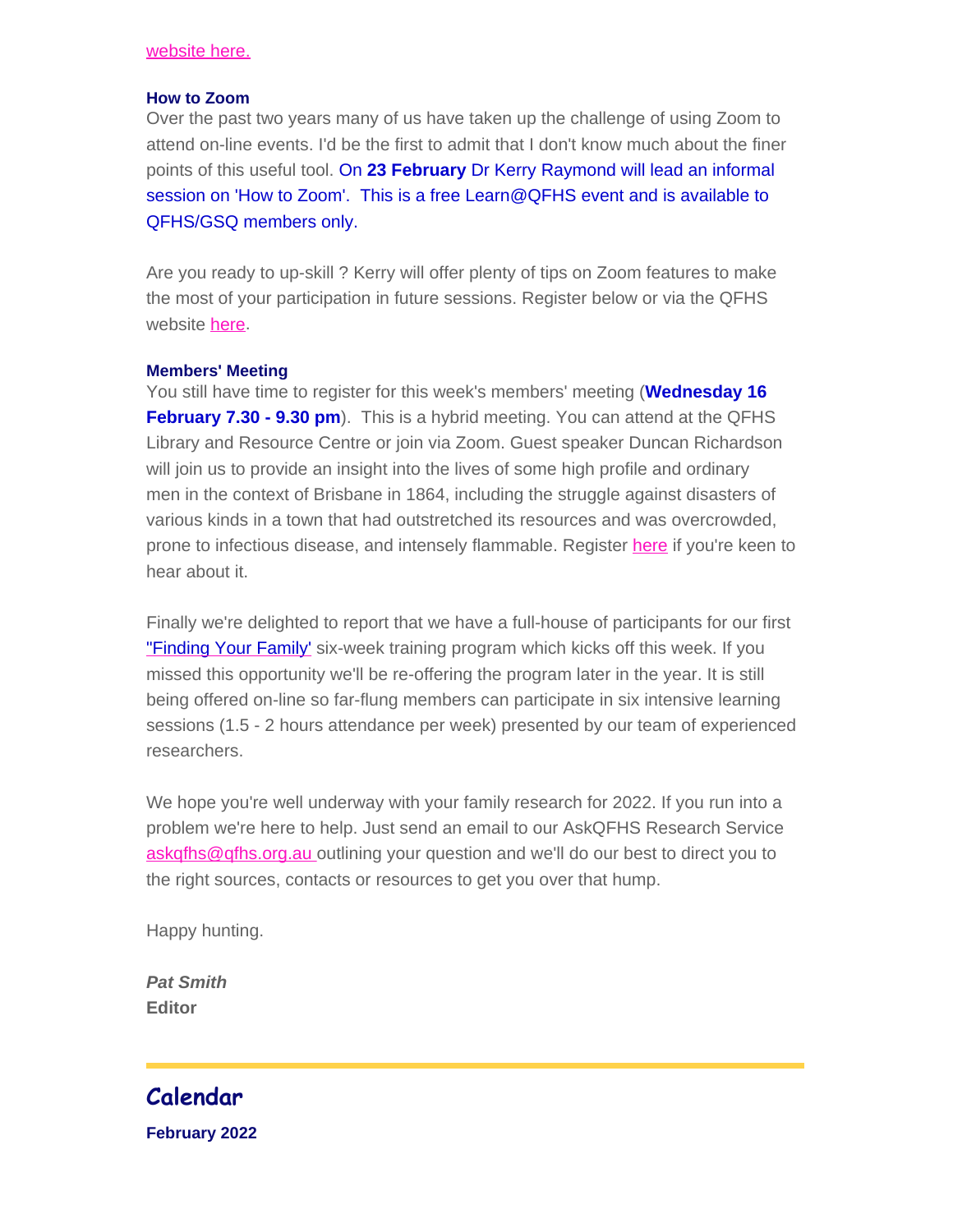[14 Feb - Finding your family: a beginners course in research](https://www.qfhs.org.au/CalendarEvent.aspx?dt=20220214_193000_23)

[16](https://www.qfhs.org.au/CalendarEvent.aspx?dt=20220216_193000_24) [Feb - Members' Meeting - Beyond Distinguished Gentlemen: Forgotten Voices](https://www.qfhs.org.au/CalendarEvent.aspx?dt=20220216_193000_24)

[from Brisbane's mid 19th Century. Guest Speaker - Duncan Richardson](https://www.qfhs.org.au/CalendarEvent.aspx?dt=20220216_193000_24)

18 Feb - Learn@QFHS - [Furthering your family history studies](https://www.qfhs.org.au/CalendarEvent.aspx?dt=20220218_100000_157)

[19 Feb - New Members' Welcome and Orientation](https://www.qfhs.org.au/CalendarEvent.aspx?dt=20220219_093000_26)

[19 Feb - The Master Genealogist User Group](https://www.qfhs.org.au/CalendarEvent.aspx?dt=20220219_133000_25)

20 Feb - Learn@QFHS - [Indexing your family history book using Microsoft Word](https://www.qfhs.org.au/CalendarEvent.aspx?dt=20220220_100000_167)

[21 Feb - Finding your family: a beginners course in research](https://www.qfhs.org.au/events/learn-qfhs/finding-your-family-a-beginners-course-in-research/)

[28 Feb - Finding your family: a beginners course in research](https://www.qfhs.org.au/events/learn-qfhs/finding-your-family-a-beginners-course-in-research/)

#### **March 2022**

[04 Mar - Library Assistants' Team Meeting](https://www.qfhs.org.au/CalendarEvent.aspx?dt=20220304_093000_172)

[05 Mar - Family Tree Maker User Group](https://www.qfhs.org.au/CalendarEvent.aspx?dt=20220305_100000_30)

[05 Mar - DNA Interest Group](https://www.qfhs.org.au/CalendarEvent.aspx?dt=20220305_133000_29)

[06 Mar - Family Historian Software](https://www.qfhs.org.au/CalendarEvent.aspx?dt=20220306_130000_164)

07 Mar - Finding your family: a beginners course in research

08 Mar - Learn@QFHS - [Creating a family heirloom cookbook - Session 1](https://www.qfhs.org.au/CalendarEvent.aspx?dt=20220308_193000_159)

[09 Mar - Management Committee Meeting](https://www.qfhs.org.au/CalendarEvent.aspx?dt=20220309_193000_32)

[11 Mar - Learn@QFHS - Latin for family historians](https://www.qfhs.org.au/CalendarEvent.aspx?dt=20220311_100000_33)

- [12 Mar Scottish Interest Group](https://www.qfhs.org.au/CalendarEvent.aspx?dt=20220312_100000_34)
- 14 Mar Finding your family: a beginners course in research

[15 Mar - Learn@QFHS - Creating a family heirloom cookbook - Session 2](https://www.qfhs.org.au/CalendarEvent.aspx?dt=20220315_193000_160)

[16 Mar - Members' Meeting - Beacons by the Sea: Lighthouses in Queensland. With](https://www.qfhs.org.au/CalendarEvent.aspx?dt=20220316_130000_36)

[guest speaker Eve Terry, NAA.](https://www.qfhs.org.au/CalendarEvent.aspx?dt=20220316_130000_36)

[18 Mar - New Members' Welcome and Orientation](https://www.qfhs.org.au/CalendarEvent.aspx?dt=20220318_090000_37)

[19 Mar - Family History Writing Group](https://www.qfhs.org.au/CalendarEvent.aspx?dt=20220319_090000_38)

[19 Mar - The Master Genealogist User Group](https://www.qfhs.org.au/CalendarEvent.aspx?dt=20220319_133000_39)

- [20 Mar Welsh Interest Group](https://www.qfhs.org.au/CalendarEvent.aspx?dt=20220320_100000_40)
- 21 Mar Finding your family: a beginners course in research

[23 Mar - Talking about...My first country primary teaching post](https://www.qfhs.org.au/CalendarEvent.aspx?dt=20220323_100000_170)

# **Leading News**

# **Library and Resource Centre Opening Hours**

# **Visiting advice:**

**Currently we expect all members and visitors who wish to attend to be fully vaccinated against Covid-19 and prepared to show proof, or an exemption, if requested. Everyone must continue to check in for contact tracing purposes. And, of course, stay home if feeling unwell.**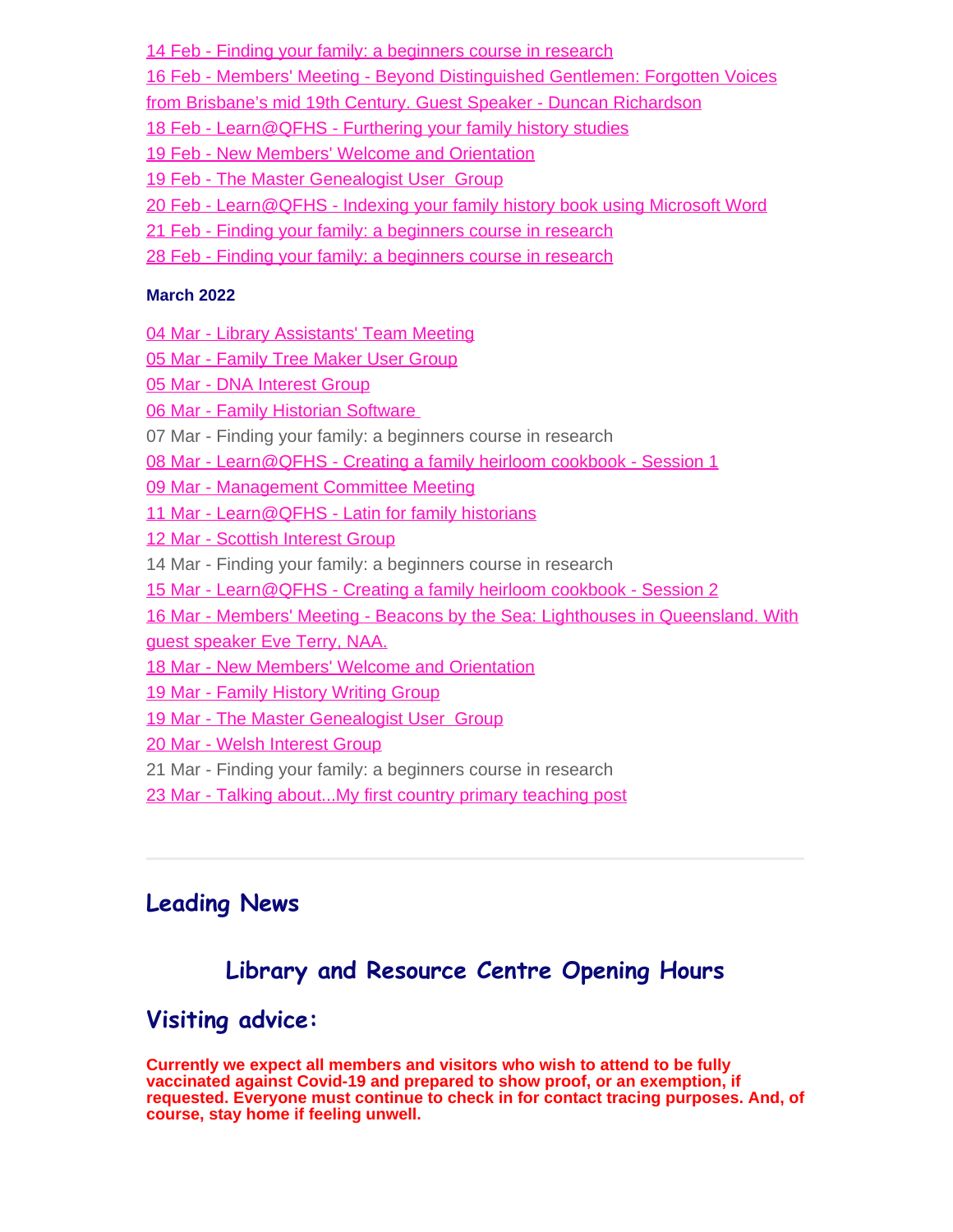# **Opening hours for the New Year will be:**

**Sunday: Closed Monday: 6:00 pm - 9:00 pm (2nd and 3rd Mondays of the month only.) Tuesday: 10:00 am - 3:00 pm Wednesday: 10:00 am - 3:00 pm Thursday: 10:00 am - 3:00 pm Friday:**<br>Saturday: **Saturday: 10:00 am - 3:00 pm**

**We will continue to monitor and respond to any Queensland Government Health Directives so keep an eye on the** [QFHS website](https://www.qfhs.org.au/) **for updates on any sudden closures or changes to visiting arrangements.**



# **Recording of Presentations A new QFHS Service**

Your education committee will be trialling recording **Learn@QFHS** presentations and making them available for members to view or review in their own time. Members frequently request this service. These recordings will be available via the platform Vimeo.

This is how it will work. Where the presenter gives permission and the presentation is suitable, the event will be recorded and uploaded to the Vimeo platform. Those who have registered and paid for the event beforehand will receive a link and password to enable them to view or review the recording in their own time. Unfortunately, it is not possible to purchase a presentation recording after ticket sales have closed.

Some events already listed on [Learn@QFHS](https://www.qfhs.org.au/events/learn-qfhs/) will be recorded and made available, and if you have already booked, we will advise you that the presentation will be recorded.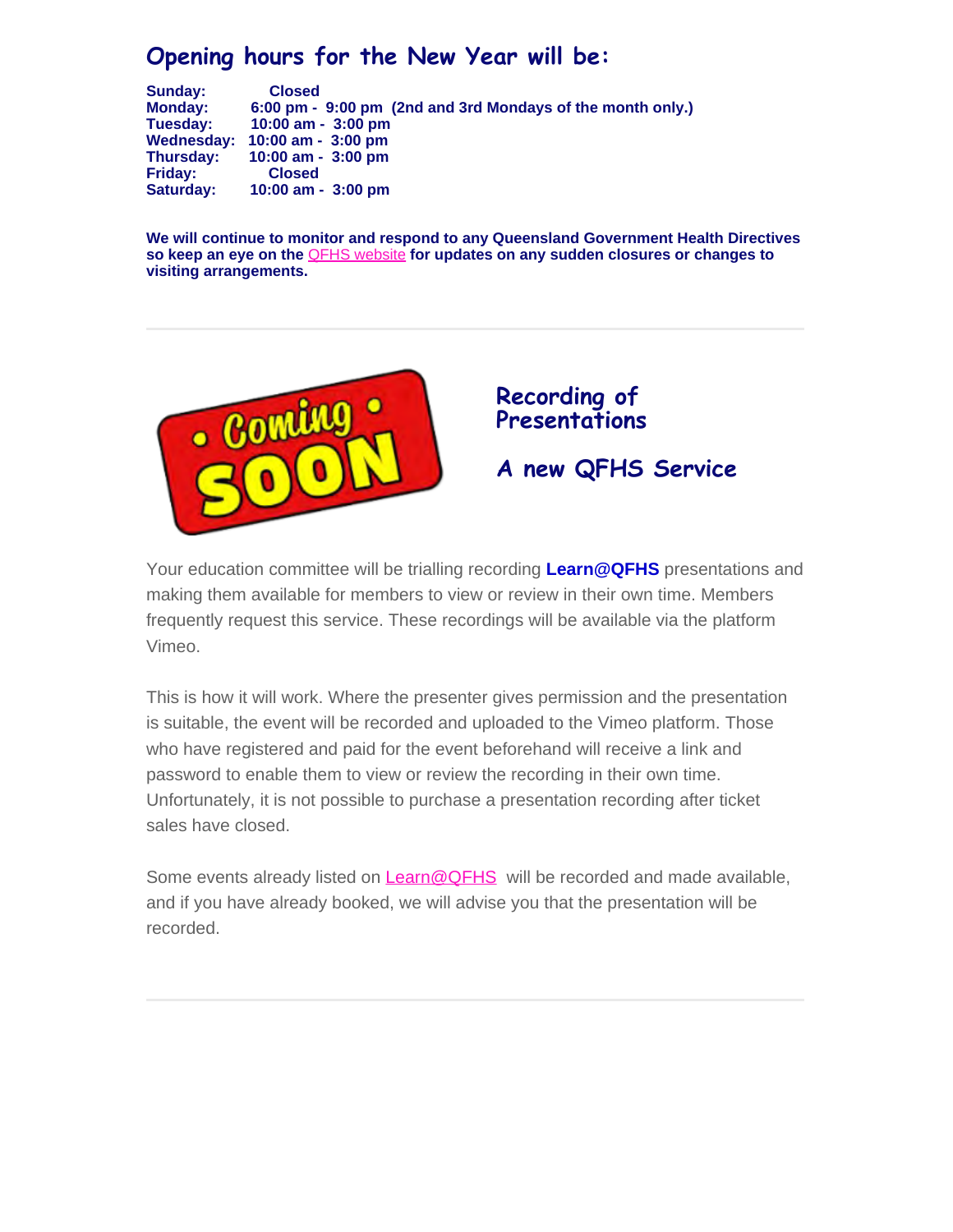

# **irish incerest group**

# **Irish Research Day**

**24th March 10:00 am - 2:30 pm QFHS Resource Centre, Gaythorne**

# **Irish Ancestors ?**

Our Irish Interest Group are holding an open day to help you find out more.

Come in at any time during the day that suits you, stay as long as you like to work alongside others and help each other as required.

Please contact Dale Fogarty, the convenor of the Irish Interest Group *[irish@qfhs.org.au](mailto:irish@qfhs.org.au)* to register your interest in attending.



# **Research Service**

Email **[askqfhs@qfhs.org.au](mailto:askqfhs@qfhs.org.au)** and find out how we can help.



Do you have a quick family history or genealogy question?

Email our "Ask QFHS" service and one of our panel of experienced members will be in touch to help.

For example, you could ask for help with

- Finding out how to use a particular website or resource
- Understanding an unfamiliar term or phrase in a record
- Get recommendations for where to find records
- and more…

**Note: This service is not limited to members**. Anyone, anywhere can contact us. In the past we've fielded questions from interstate and overseas as well as helping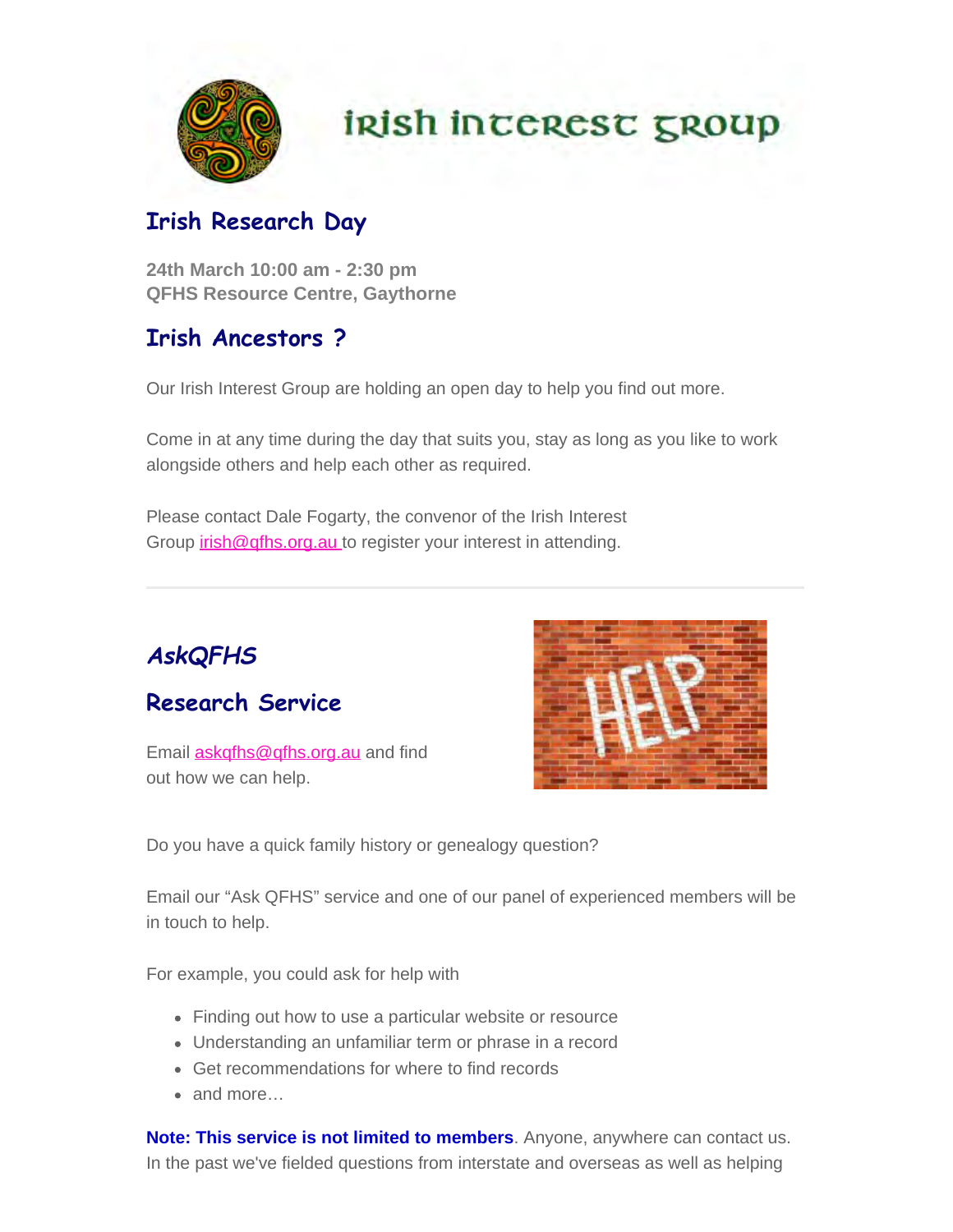smaller societies who have limited resources.



**'Talking About ....' a new type of event**

Would you like the opportunity to chat about a family history topic, share your experience, or seek the advice of others? All in the comfort of your own home?

#### **You can, and it is free.**

Each month your Society plans to hold a session to allow people to chat about a particular subject. In January 2022, we had a 'Talking about…' event when a group gathered to share their stories 'Any nurses in the family?'. Those who came along shared memories of their nursing relations, their own experiences, and the resources that they had used. It was casual and friendly, and everyone had the chance to contribute.

Perhaps you have a topic you might like to suggest for a 'Talking about…' session. Better still, we invite you to help your fellow members and offer to host a session.

If you have any questions about using Zoom, we invite you to join our **['How to](https://www.qfhs.org.au/events/how-to-zoom/) [Zoom'](https://www.qfhs.org.au/events/how-to-zoom/)** session on **23 February**. We will provide the back-end support for any 'Talking about…' event.

Contact [education@qfhs.org.au](mailto:education@qfhs.org.au)

### **Talking about....** [My first country primary teaching post.](https://www.qfhs.org.au/CalendarEvent.aspx?dt=20220323_100000_170)

#### **Free event**

**When: Weds 23 March 10.00am Where: Your place**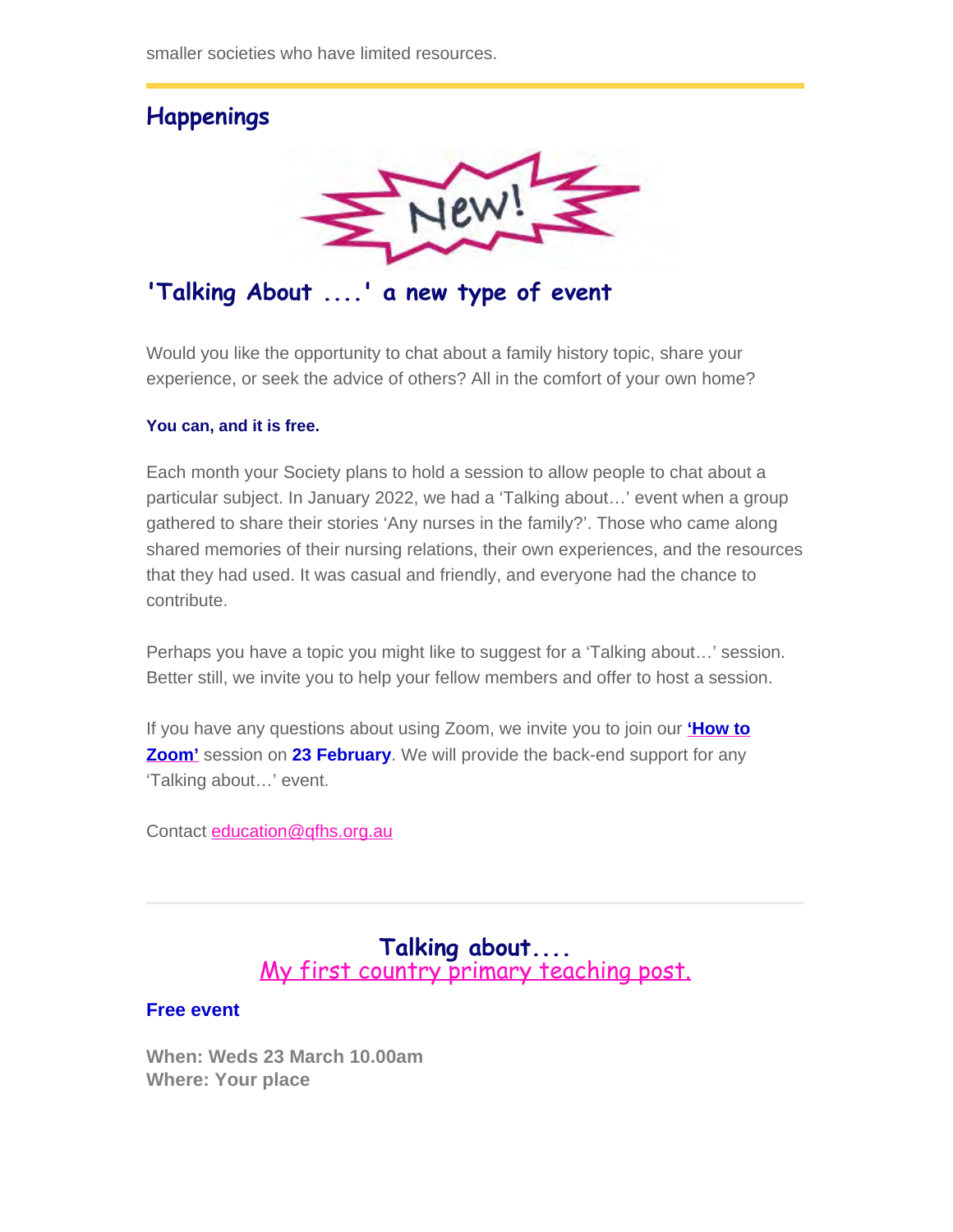

You are invited to join other Society members to talk about primary teaching.

Perhaps you have fond memories of primary teaching or have some really good resources you would like to share.

For a new teacher, the first post is usually memorable. Even more so if the posting is to somewhere unfamiliar.

Primary schools were smaller, with many quite tiny. Where did you ask to go? Where did they send you? What did you take from this experience into later life?

Perhaps one of your ancestors passed on recollections of their teaching experience.

Come along, bring your morning coffee, and join us. Bring any questions you have. This is an informal session to chat, share your memories, or ask questions of other members.

#### **Note: Open to QFHS and GSQ members only**

GSQ members please contact [marketing@qfhs.org.au](mailto:marketin@qfhs.org.au) to register

**[Register Online Now](https://www.eventbrite.com.au/e/my-first-country-primary-teaching-post-tickets-265729232287)**



[Members' Meeting - Beyond Distinguished Gentlemen:](https://www.qfhs.org.au/CalendarEvent.aspx?dt=20220216_193000_24) [Forgotten Voices from Brisbane's mid 19th Century](https://www.qfhs.org.au/CalendarEvent.aspx?dt=20220216_193000_24)**.**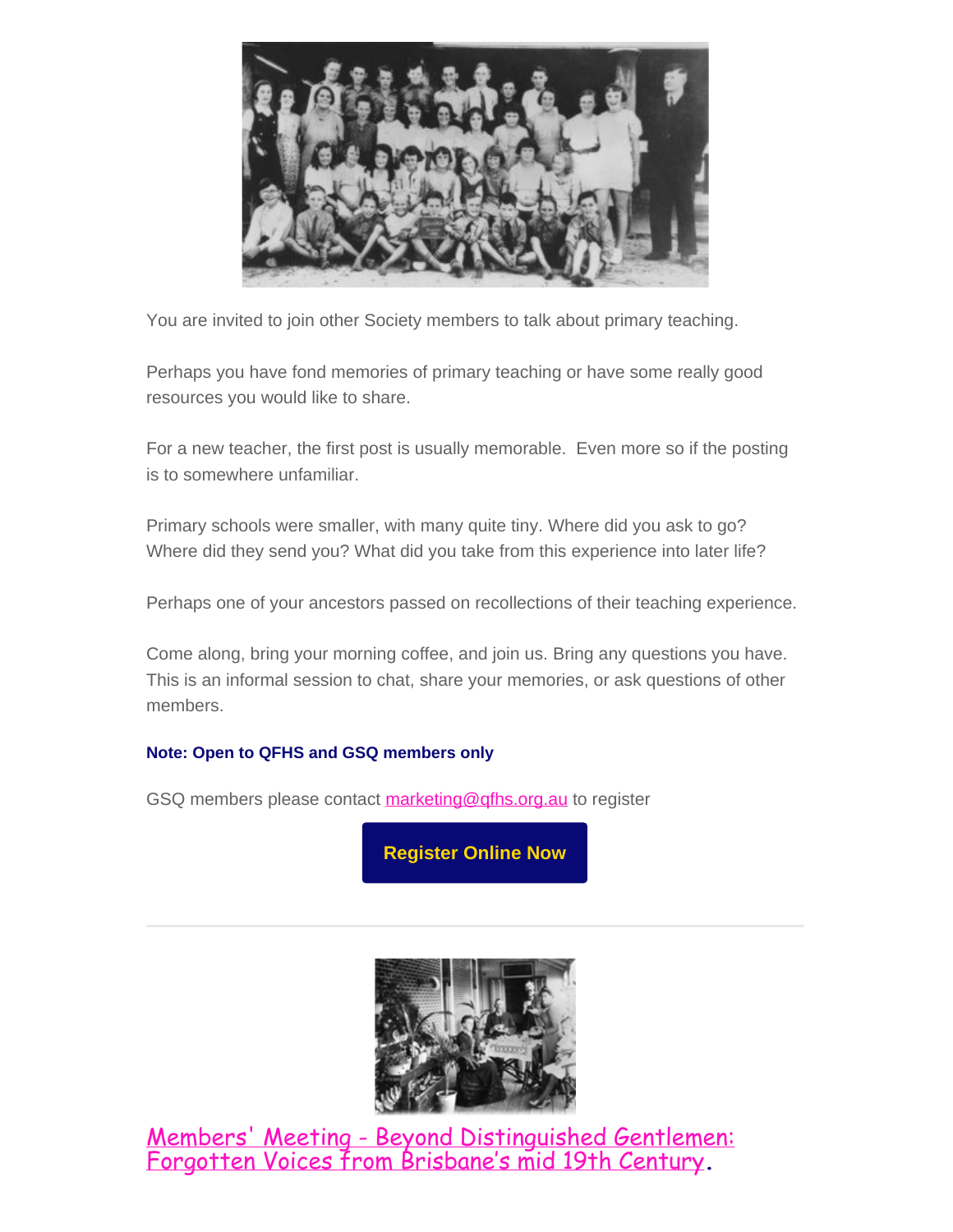**When: Wednesday 16 February 2022 7.30 - 9.30pm (Qld Time) Where: This is a hybrid meeting. You can attend at the QFHS Library and Resource Centre or join via Zoom.**

#### **Guest Speaker -** [Duncan Richardson](https://www.qfhs.org.au/biographies/duncan-richardson/)

Notes: Beyond Distinguished Gentlemen moves behind the façade of the posed photos and official biographies and includes the private reflections of those men but also the voices and experiences of people outside the circles of wealth and property who dominate the official records.

The presentation explores these lives in the context of Brisbane in 1864.

Based on the experience of researching for a book on this period over several years, the presentation follows a trail from the biographies of politicians to the local papers of the day and into the lesser known sources which preserve alternative voices.

**[Register Online Now](https://www.eventbrite.com.au/e/members-meeting-february-duncan-richardson-tickets-210271857787)**



### [Members' Meeting - Beacons by the Sea: Lighthouses in](https://www.qfhs.org.au/CalendarEvent.aspx?dt=20220316_130000_36) **[Queensland](https://www.qfhs.org.au/CalendarEvent.aspx?dt=20220316_130000_36)**

**Guest Speaker:** [Eve Terry](https://www.qfhs.org.au/biographies/eve-terry/)**, NAA.**

**When: Wednesday 16 March 1.00 - 3.00 pm Where: Hybrid - online or in person at QFHS Resource Centre**

Lighthouses have a mystery and intrigue in our history and this seminar will show you why. Queensland had the largest number of lighthouses in Australia. These lighthouses have an interesting and in some cases a tragic history. The National Archives has a varied collection of material relating to the establishment, operation and decommissioning of lighthouses, including some beautiful lighthouse plans and log books. We hope that this seminar will shed some light on this interesting topic.

**[Register Online Now](https://www.eventbrite.com.au/e/members-meeting-march-eve-terry-tickets-247782041757)**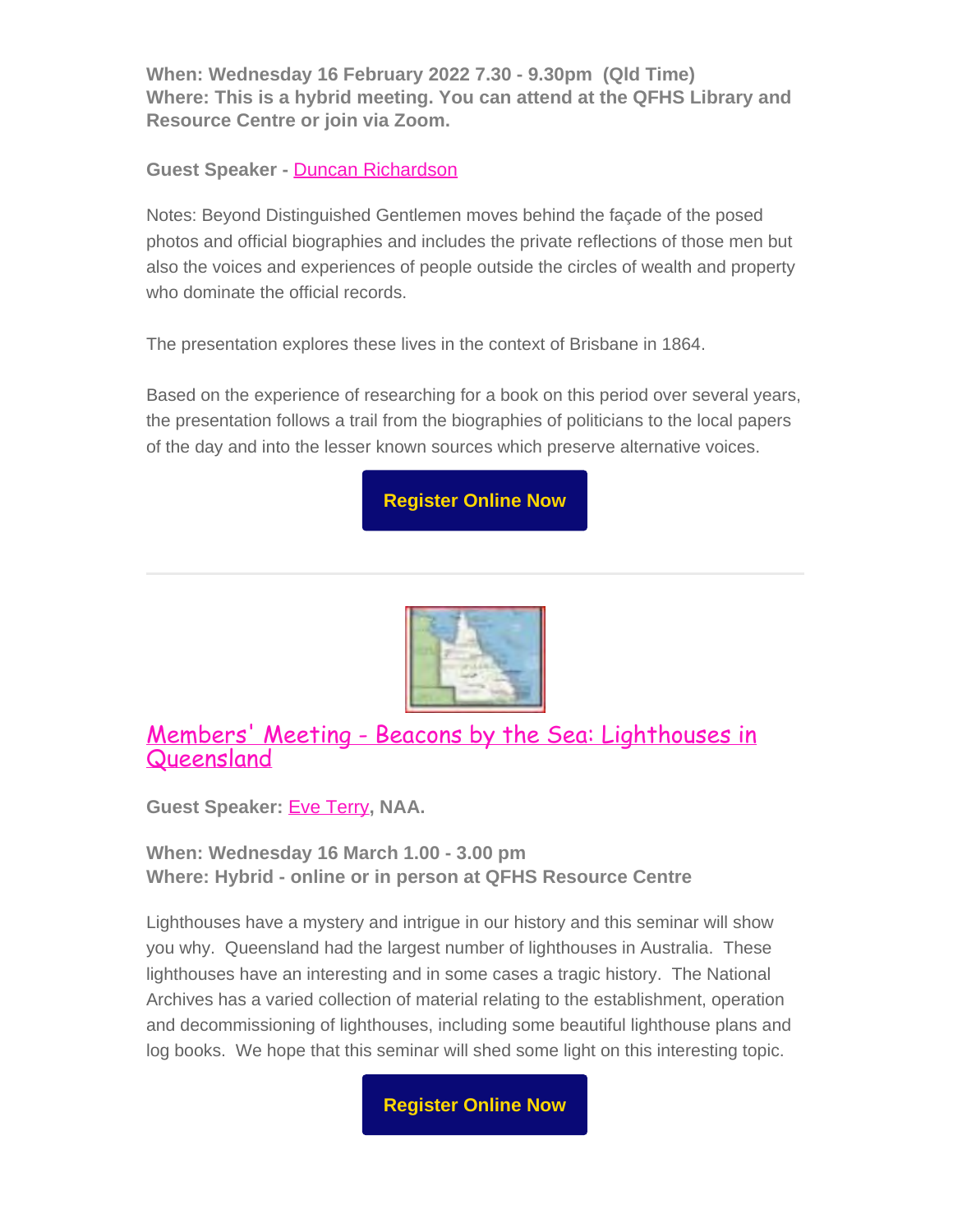

Have you considered joining one or more of our SIGs in 2022 ? It's a great way to deepen your knowledge and expand your contacts. Meetings are held monthly online. To learn more about each group contact the relevant SIG coordinator. Members are also welcome to join a meeting as a visitor to see what it's all about.

Further information about each group plus meeting dates and Convenor Contact details can be found under **Groups** on the QFHS website.

### **Learn@QFHS - Workshops/Courses/Seminars**



**In 2022 we're refreshing the way we present our learning opportunities. You can now find all of our talks and presentations under the one banner** *Learn@QFHS.* **This will provide you with easy access to what was previously listed under various groupings e.g. Fridays@QFHS, Weekends@QFHS, Tuesdays@QFHS .**

Our range of topics for 2022 covers everything from Latin for Family Historians to Indexing to Creating a family heirloom cookbook and much more.

Just login to the QFHS website, select Events and view the list of topics and presenters under **[Learn@QFHS](https://www.qfhs.org.au/events/learn-qfhs/)**[.](https://www.qfhs.org.au/events/learn-qfhs/) You can easily click through to register for your selected events.

**We hope you enjoy some great Learn@QFHS experiences in 2022.**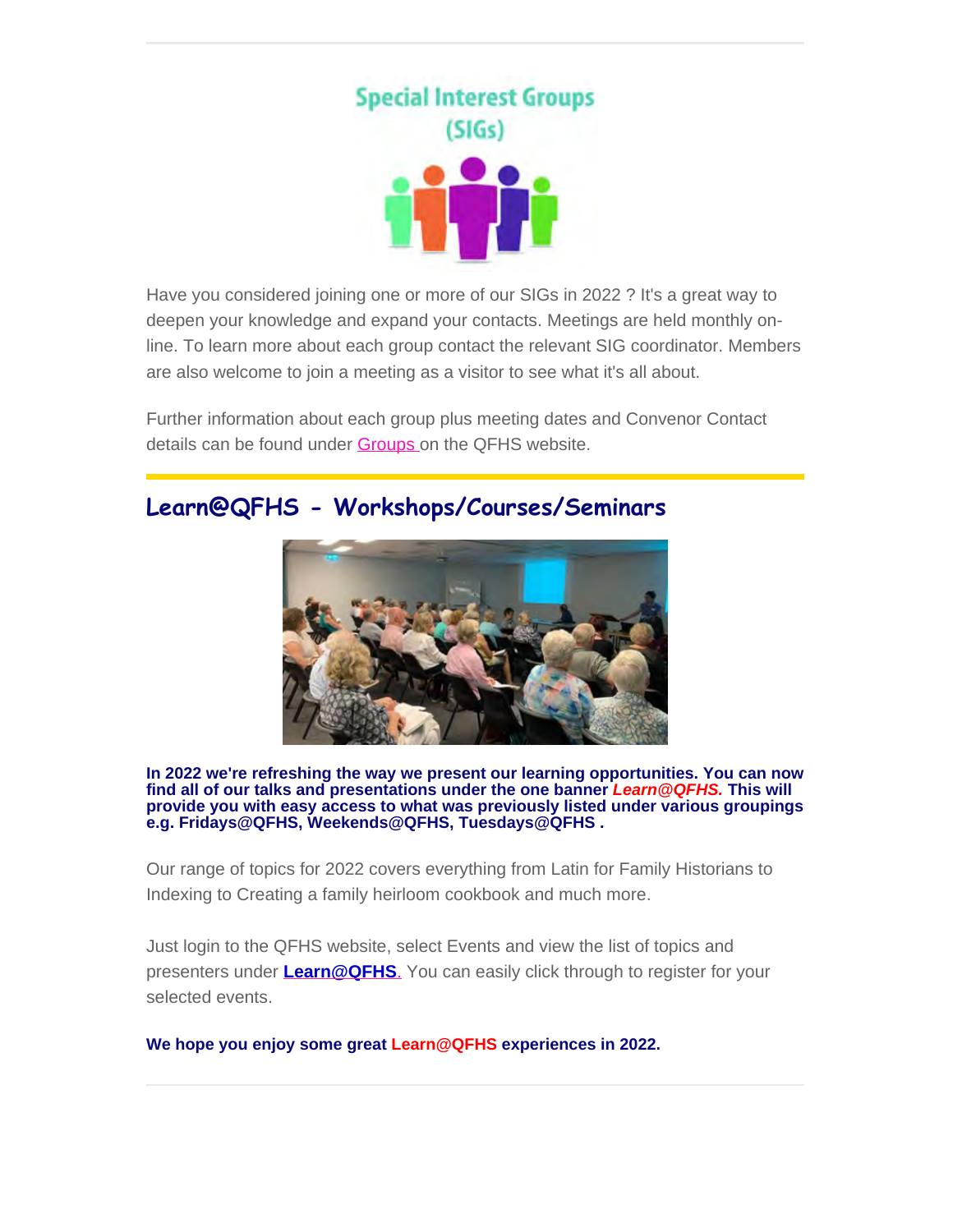

# [Furthering your family history studies](https://www.qfhs.org.au/CalendarEvent.aspx?dt=20220218_100000_157)

**When: Friday 18 February 2022 10am - 11.30 (Qld time) Where: Free on-line event Limit: 25**

**Our Panel:** [Helen Smith](https://www.qfhs.org.au/biographies/helen-smith/)**,** [Rosemary](https://www.qfhs.org.au/biographies/rosemary-kopittke/) **and** [Eric Kopittke](https://www.qfhs.org.au/biographies/eric-kopittke/)**,** [Marg Doherty,](https://www.qfhs.org.au/biographies/marg-doherty/) [Charlotte Sale](https://www.qfhs.org.au/biographies/charlotte-sale/)**, and** [Rosemary Gall](https://www.qfhs.org.au/biographies/rosemary-gall/)**.**

If you are considering doing a course to continue your family history studies, then come talk to our panel of experts and discuss your options. Whether it is through a university, genealogy society or other online organisation--a stand-alone course or certificate.

Our panel has participated in and has experience with these institutions.

**[Register Online Now](https://www.eventbrite.com.au/e/furthering-your-family-history-studies-tickets-189436869777)**



[Indexing Your Family History Book -](https://www.qfhs.org.au/CalendarEvent.aspx?dt=20220220_100000_167) [Using Microsoft Word](https://www.qfhs.org.au/CalendarEvent.aspx?dt=20220220_100000_167)

**Presenter:** [Sue Reid](https://www.qfhs.org.au/biographies/sue-reid/)

**When: Sunday, 20 February 2022 - 10.00 am - 12.00 noon AEST (No daylight saving) Where: Online event Limit: 4**

#### **Writing a family history is fulfilling and provides a valuable record of your family.**

We all know how much work it requires in researching the families and their history, gathering information into order, and finally the writing your book and editing it. After you have completed this process, you owe it to yourself and your readers to include an index.

Join Sue Reid for an online, hands-on workshop to learn the basics of using the features of Microsoft Word to index your book. You will be working on a sample of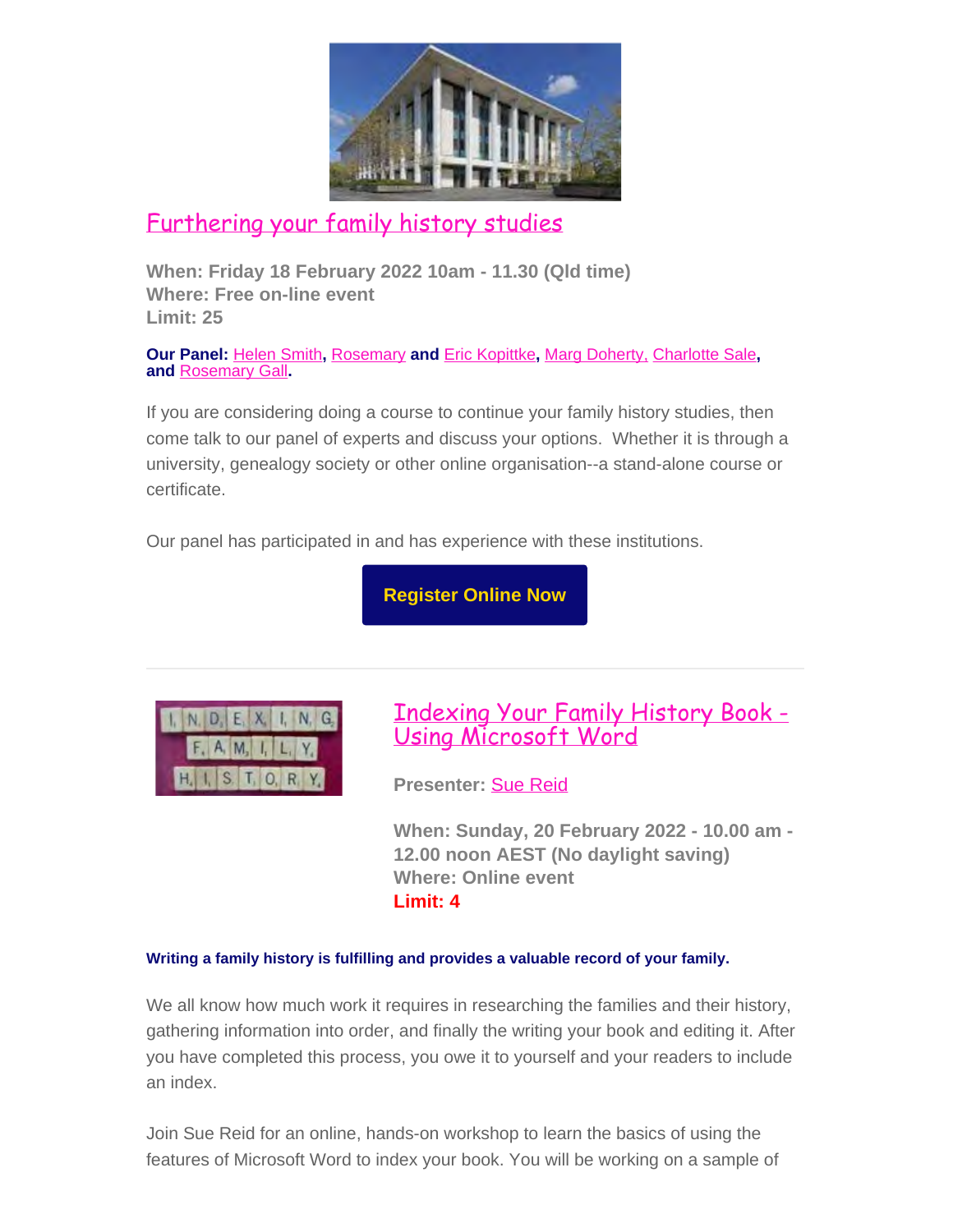supplied text using your own computer at home.

A reasonable level of skill with Microsoft Word is required.

As this is a **hands-on workshop** the cost is **\$20 for members and \$30 for nonmembers.**

# **[Register Online Now](https://www.eventbrite.com.au/e/indexing-your-family-history-book-using-microsoft-word-tickets-240587462577)**



### [How to Zoom](https://www.qfhs.org.au/events/how-to-zoom/)

#### **Free event**

**When: Wednesday 23 February 2022, at 10:00 am AEST Where: Your place**

#### **Note: Open to QFHS members and GSQ members only.**

In place of a 'Talking about…' session in February, we have an informal presentation on How to Zoom on Wednesday, 23 February 2022, at 10:00 am: Dr Kerry Raymond will host a chat on using Zoom.

A warm invitation for Society members to join us for this session. Features covered include: muting and unmuting: Video on or off?; Chat; saving chat; and screen sharing.

We will also look at how to host a Zoom session, how to setup your own Zoom account, and what you can get from Zoom's free service and what you can get if you pay. You can have your own free Zoom account and use it to stay connected with your family and friends. Think of the potential for sharing your latest family history findings with your 'geni' cousins.

Come along, bring your morning coffee, and join us. Bring any questions you have. 'How to Zoom' is an informal session to demonstrate Zoom, an opportunity for you to ask questions or share your tips.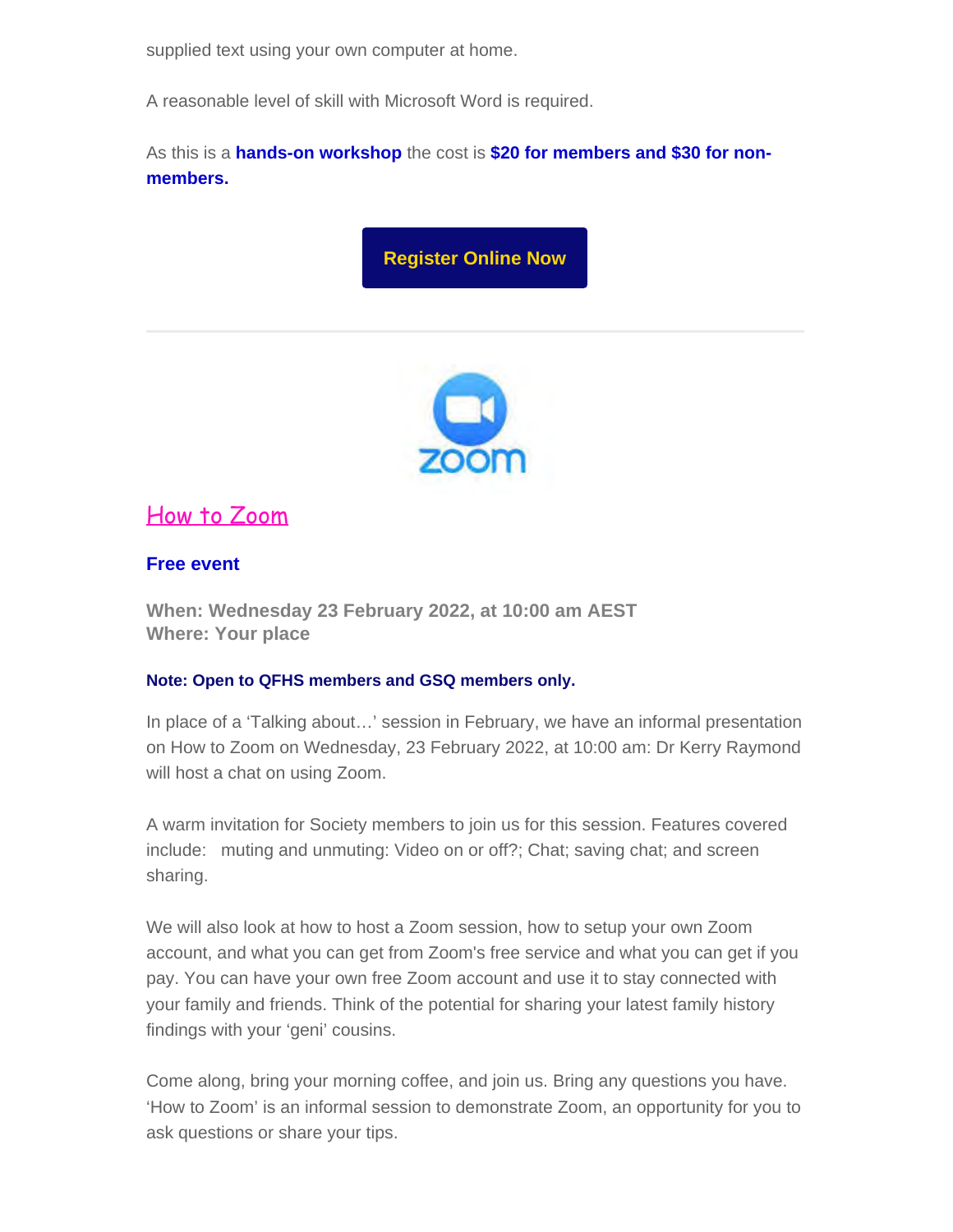Note: GSQ members please contact [marketing@qfhs.org.au](mailto:marketing@qfhs.org.au) to register.





# [Creating a family heirloom cookbook - Sessions 1 & 2](https://www.qfhs.org.au/CalendarEvent.aspx?dt=20220308_193000_159)

**When: Tuesday, 8 March 2022 + Tuesday 15 March 7.00 - 8.30 pm AEST No daylight saving**

**Where: Online event Limit: 25 Presenters:** [Emma Bulfin and Sonia Martinez](https://fareloom.co/page/media)

### **This event consists of two presentations: Tuesday, 8 March and Tuesday 15 March 2022. Your payment includes both sessions.**

Do you have some favourite family recipes from your childhood or an old handwritten cookbook handed down from Mum or Grandma?

How will you preserve these one-of-a-kind cookbooks in this digital age? This interactive session will discuss how to collect the recipes and food stories and include them in our family history memoirs.

Emma and Sonia will discuss the options available to preserve family cookbooks and recipes and discuss the software available to create your heritage cookbook.

**[Register Online Now](https://www.eventbrite.com.au/e/creating-a-family-heirloom-cookbook-tickets-195685178637)**

[Latin for Family Historians](https://www.qfhs.org.au/CalendarEvent.aspx?dt=20220311_100000_33)





**Presenter:** [Sue Reid](https://www.qfhs.org.au/biographies/sue-reid/)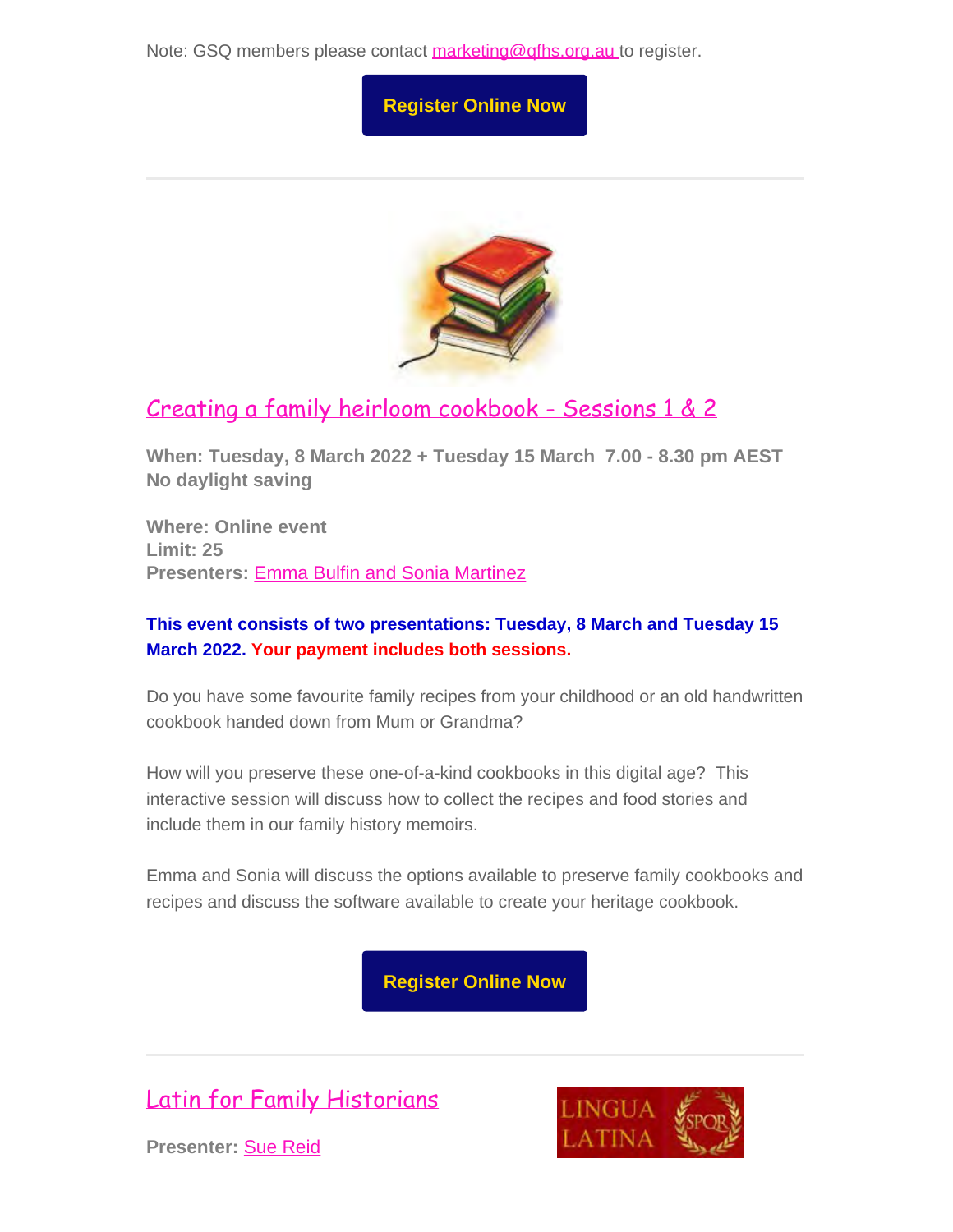**When: Friday 11 March 10.00 - 11.30 am AEST Where: Online Limit: 25**

.

What if you found this record of a family member in a university archive— Filius natu maximus Guilelmi quondam Agricolae in Comitatu de Donnegal Hib.?

Or this—ob Caelebs—in an ancient genealogy?

What does it mean if you find d.s.p.l. in an old family tree? If a person's name appears as Particii, is he/she a man or a woman? per stirpes, civis, aetas?

Carpe diem and join Sue Reid to learn some simple Latin for family historians.

**[Register Online Now](https://www.eventbrite.com.au/e/latin-for-family-historians-tickets-233986759697)**



### **Methodologies: researching, organising, assessing, evaluating with a view to writing**

**When: Friday, 25 March 2022 - 10.00 am - 11.30 am AEST Where: Online event Limit: 25**

Are you thinking of writing a family history? Do you want to know how and where to start? Do you know if you have done enough research? Do you want to know how to organise your thoughts and research? Do you want to know how to set up your document to the best effect? If you answered yes to any of these questions, join our presenters as they share their experience and give you an overview of possibilities to consider.

Our Panelists: [Clem Ditton](https://www.qfhs.org.au/biographies/clem-ditton/) and [Ludij Peden](https://www.qfhs.org.au/biographies/ludij-peden/)

**[Register Online Now](https://www.eventbrite.com.au/e/methodologies-researching-organising-assessing-evaluating-tickets-210286300987)**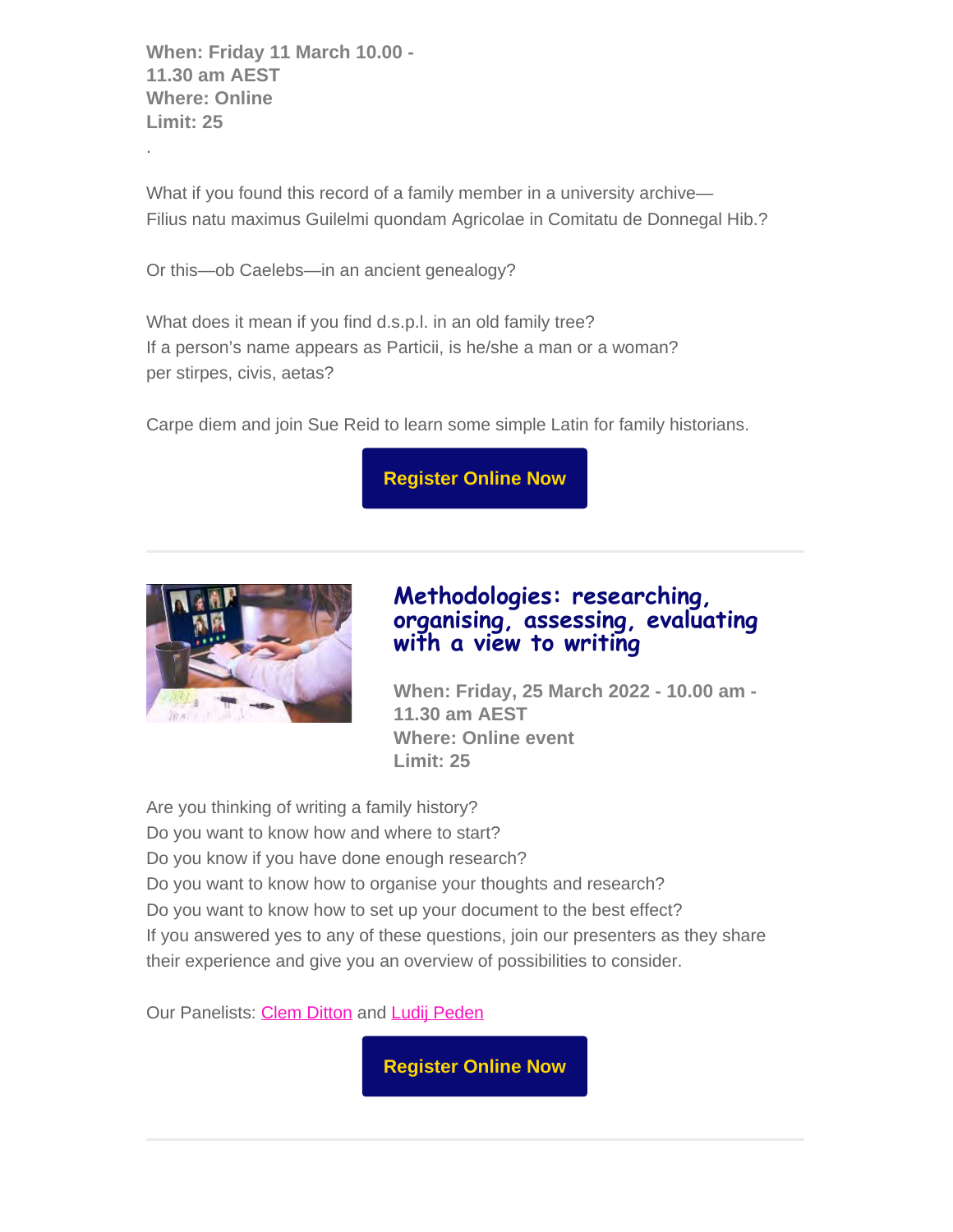### **Historic Ordnance Survey maps: a window into the past**



**When: Tuesday, 29 March 2022 - 7:30 pm - 9:00 pm AEST Where: Online event Limit: 25**

Direct from the National Library of Scotland, discover the Ordnance Survey detailed mapping of Scotland, England, and Wales, with maps published from the early 1800s to the present day.

This session will showcase the different scales and types of Ordnance Survey mapping available, and the information these can provide.

This presentation will be recorded

Our speaker: [Laragh Quinney](https://www.qfhs.org.au/biographies/laragh-quinney/)

**[Register Online Now](https://www.eventbrite.com.au/e/historic-ordnance-survey-maps-tickets-265484259567)**

### **Conferences**



In 2022 QFHS will keep you informed about major upcoming conferences. In recent times a number of conferences were cancelled or postponed but many are now back on the horizon with the significant improvement of on-line sessions, showcases and conference recordings. Don't miss your chance. Watch this section of Snippets for the latest news.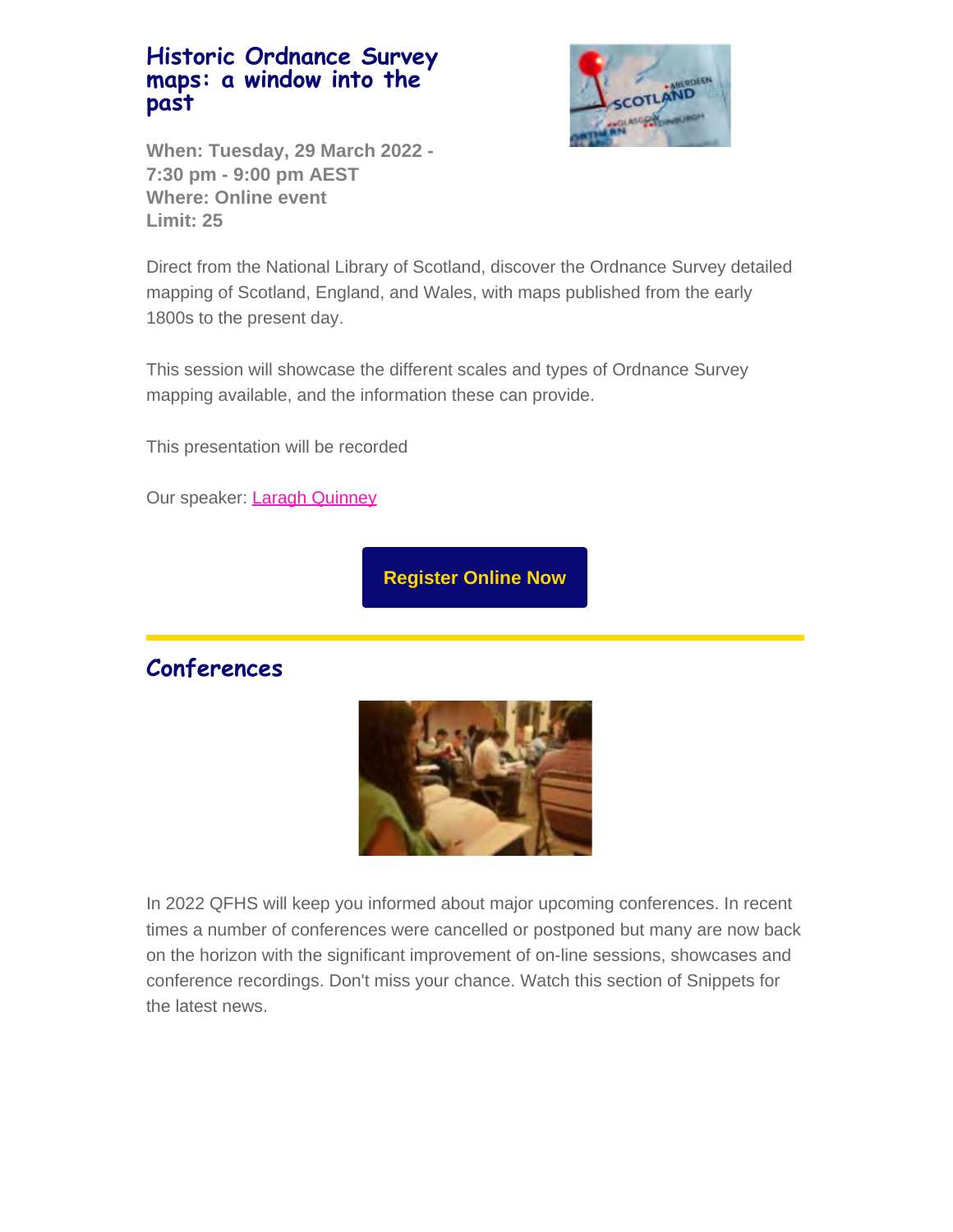

**Want to find out more? Conference and registration details are available** [here](https://www.familysearch.org/rootstech/next/?cid=em-rcr-12023&mkt_tok=NTc4LVRUWC04NzQAAAGBD_a4PLWL9Rj8G_SG9apHjicu7fbmnq0pCT_vKrHEaDh6v3Dy_XGrerkAcd_lVy8PjWYmTPLBleN58Hy0_ZO7qsIeYg_EFWR1ysLxCmCn4litWg)**.**



### **History in Paradise – 2022 AFFHO Congress (postponed from 2021)**

#### **Date: 31 July 2022 - 04 August 2022 Price: from \$1759pp twin share**

Postponed to 2022, Family history society members and genealogy enthusiasts across Australasia are warmly invited to the Australasian Federation of Family History Organisation's Congress, hosted by Norfolk Island Museum.

#### **Event Details**

Your hosts, the Norfolk Island Museum are organising a variety of lectures, presentations, trade show, tours and activities that will take you across the breadth and width of the Island and its history.

There will also be a variety of lectures and workshops, presentations by genealogy experts, tours of World Heritage-Listed Kingston and a trade show - a full week to indulge in your love of genealogy!

**Full program sessions and details will be available soon.**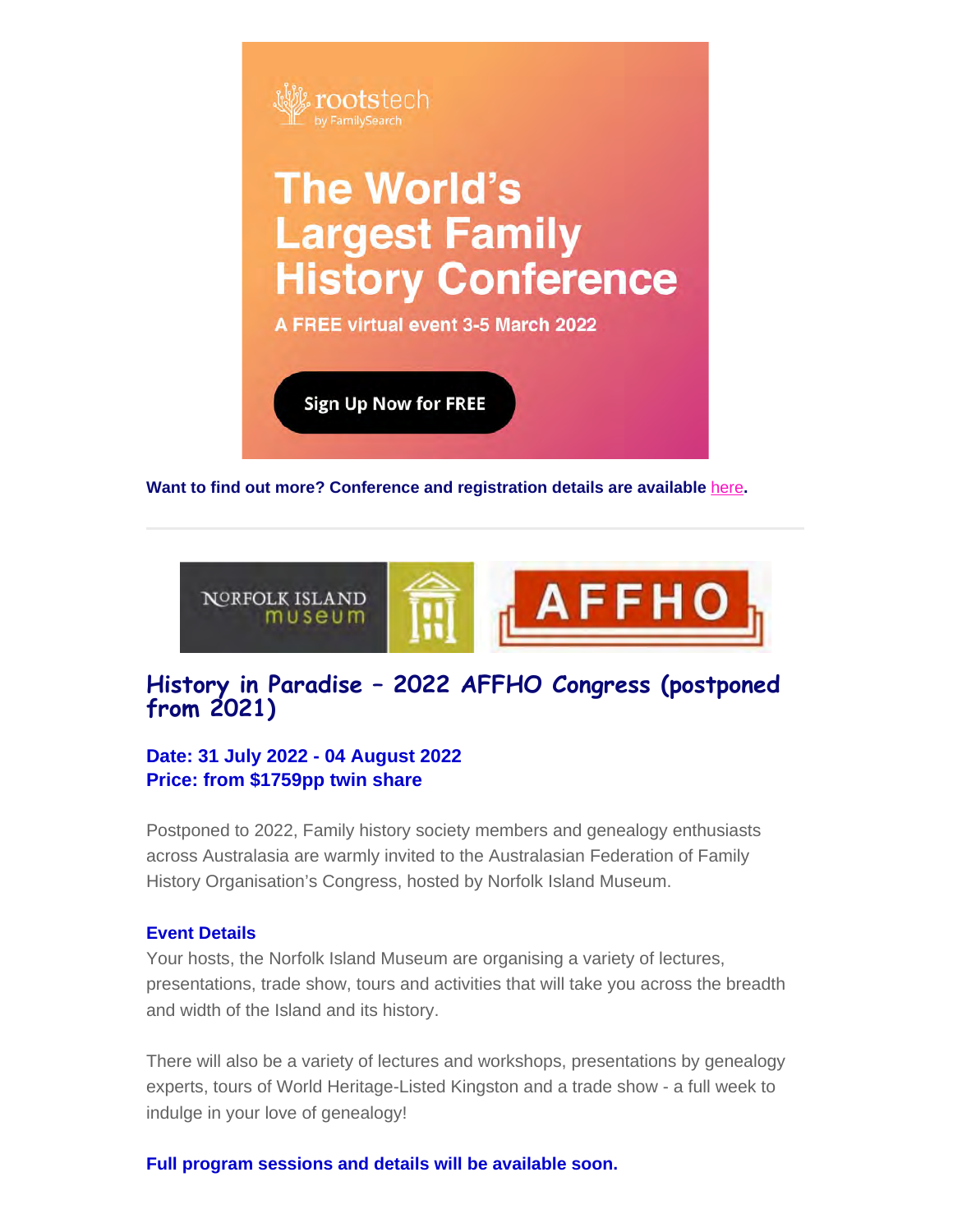

# **FHDU2022 will offer 3 ways to participate**

**In-person (4 days) - AU\$595 Live stream - megabundle AU\$395 / one day AU\$135 Recordings only - mega AU\$295 / track \$99**

Reminder: This is an international event so tickets will be in demand. Take a look at the conference website [here](https://www.fhdu22.com/) and start planning.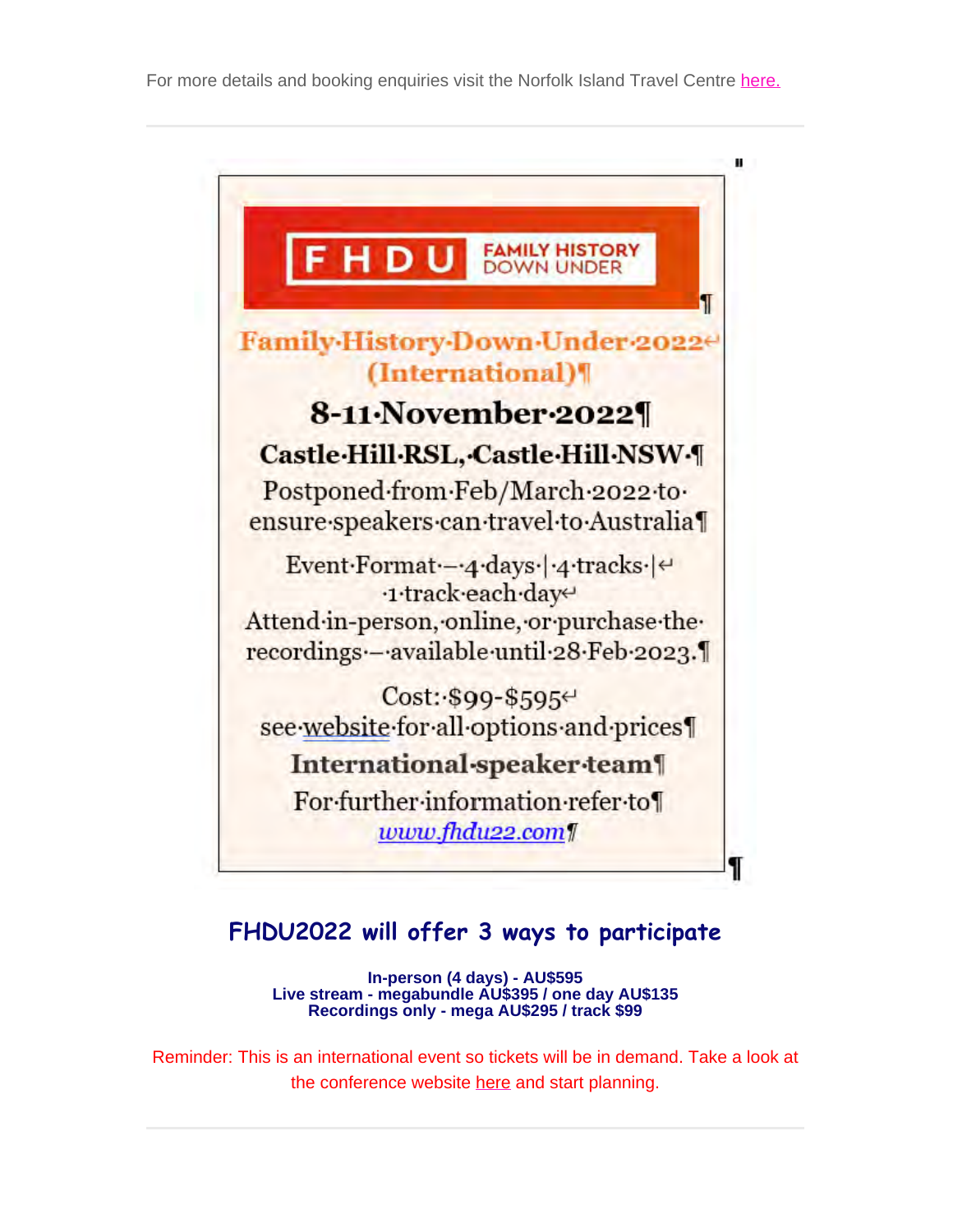# **Call For Speakers**

Are you an industry expert, passionate historian or research professional willing to share your experiences, insights and knowledge with colleagues and peers? History Redcliffe is now accepting proposals for educational sessions at the nationally recognized **Queensland State Conference for Family and Local History 2022**, which is taking place **21st – 23rd October 2022**.

They are looking for dynamic speakers and important topics that will provide the best possible experience for attendees. This is a great opportunity for you to give back to your profession by sharing your knowledge and insights.

Be sure to indicate in your submission how you intend to deliver your material in an interactive type of learning environment. Submissions close on *Friday 18th March 2022.*

More information can be found on the *Sands of time* Conference website [here.](https://sandsoftime.org.au/)



# **Online Searching with QFHS**

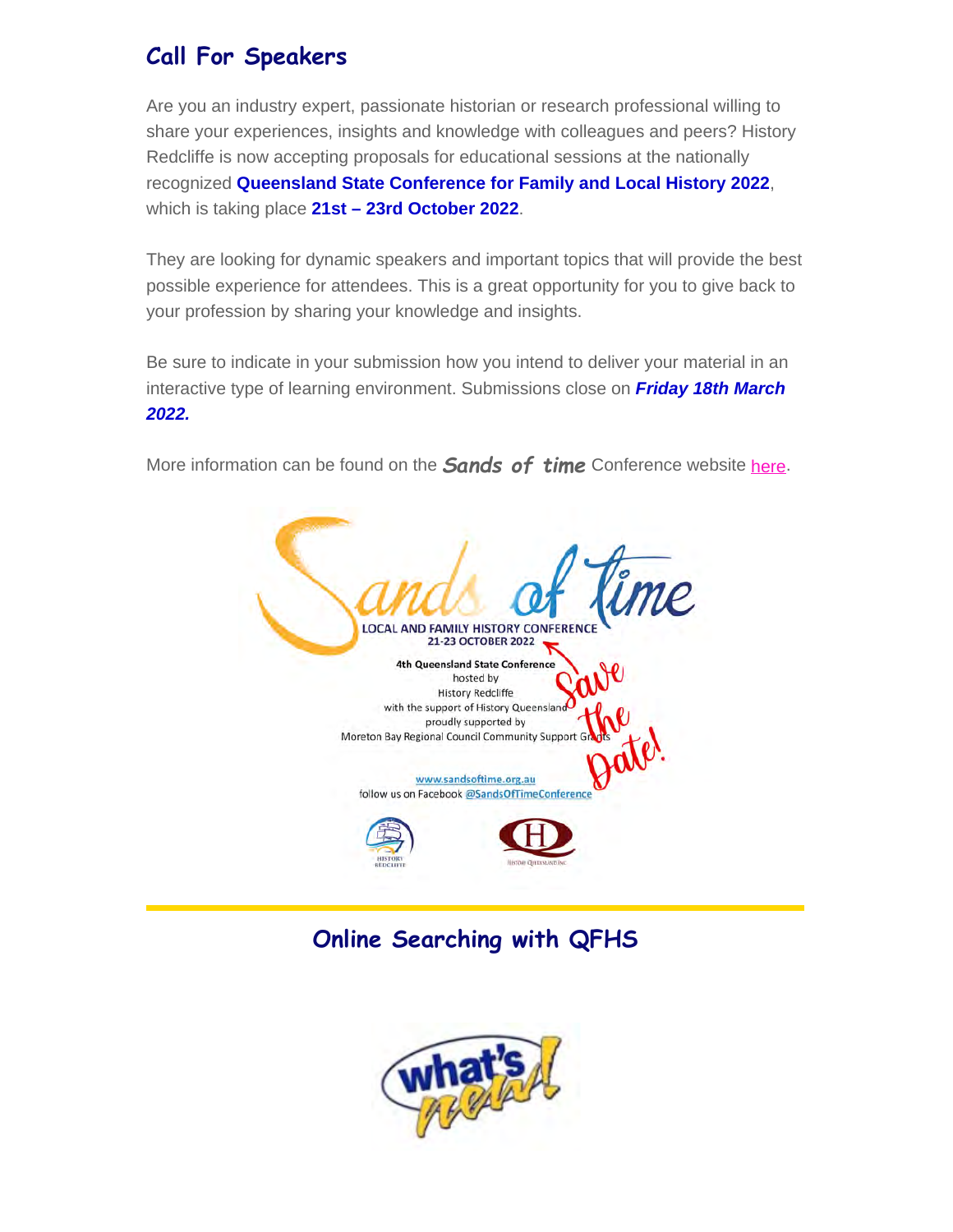# **Queensland Books - Names Accumulation Index**

#### **ANOTHER MILESTONE REACHED!**

The QFHS Books - [Name Accumulation Index](https://www.qfhs.org.au/online-access/qfhs-books-name-accumulation-index/) has passed 200,00 names. How good is that?

This index contains names of early Queensland families across a variety of areas. Just a few of titles recently indexed from the Print Library shelves are as follows:

*100 Mitchell Shows Canungra Heritage 1879-1979 Cunnamulla State School Centenary 1877-1977 Down the Thargo Track: Thargomindah School the first 100 years 1884-1984 Early German families of the Logan Pioneers in Petticoats: celebrating pioneer women in the Rosalie Shire Pioneers of North Queensland Upon this rock: the first 50 years of St Peters Lutheran College (over 10,000 names)*

> Are any of your family names included? Check Global Keywork Search [here](https://www.qfhs.org.au/online-access/searchable-datasets/global-keyword-search/)

**Praise for this tremendous achievement must go to Coordinator Bev Young, the current digitising team and the many members who have contributed to this task over the years.**



*P.S. Your Snippets editor recently did a search of the Names Accummulation Index and came up with two books that include references to my 2nd great grandfather and family members. They lived quite close to where I currently reside and are buried at Lutwyche Cemetery. Needless to say I'm eager to get down to the QFHS Library to discover what further information these books might reveal.*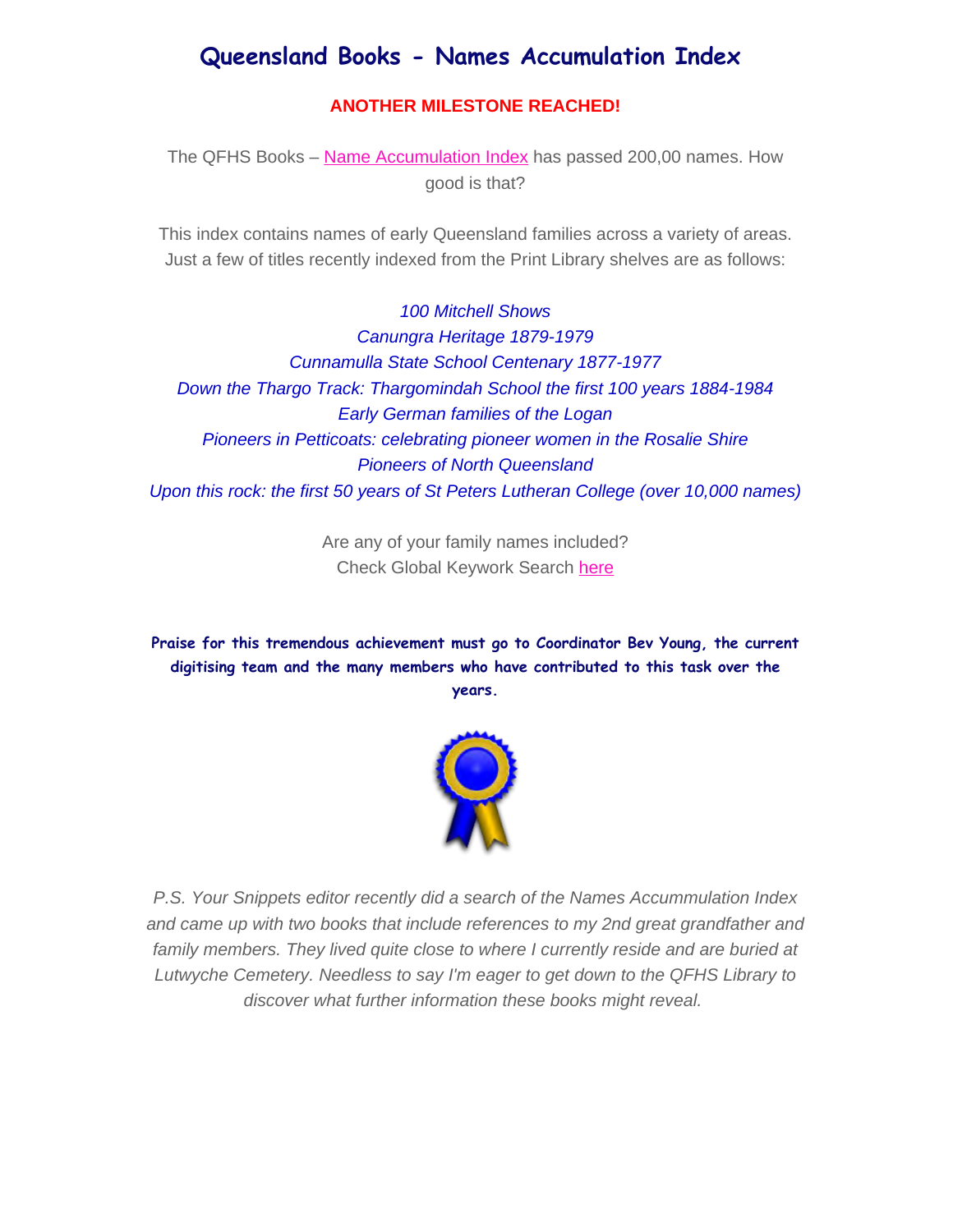

# **Members' Noticeboard**



# **Management Committee Update**

**Report from our on-line meeting held 9 February 2022**

We were pleased to find Eric Kopittke looking as good as ever, just some weeks since his unexpected visit to hospital. We were pleased also to formally appoint Allana O'Kane, our Publicity Coordinator, to the committee.

High on the agenda was support for further development of our technology. John Perryn and Clem Ditton are already writing on ideas for the future.

On tech, you may have noticed FamilySearch working well again in the library. Enhancements for the month were a supplementary router to boost our wireless network, and Vimeo software to facilitate back-up replay of education sessions.

Now we're coming out of holidays and lockdowns, we can reactivate our volunteering. Joining the Library Assistant team is always a good way to get more out of your subscription. More generally, any skill or family history interest you may have, we would be keen to find a place for. For example, we have had a new interest group formed in recent months – Family Historian (FT software).

In particular we are on the lookout for members to support our digitising effort. This project is still being developed and has many facets: from page turners to indexers to R&D to manager.

With the AGM starting to peek over the horizon, the Secretary and Treasurer informed the committee that they will not be nominating for re-election. Any member interested in finding out more about these roles is welcome to contact the Secretary, Elaine Eager [secretary@qfhs.org.au](http://qfhs.org.au/), or Treasurer, Doug Eager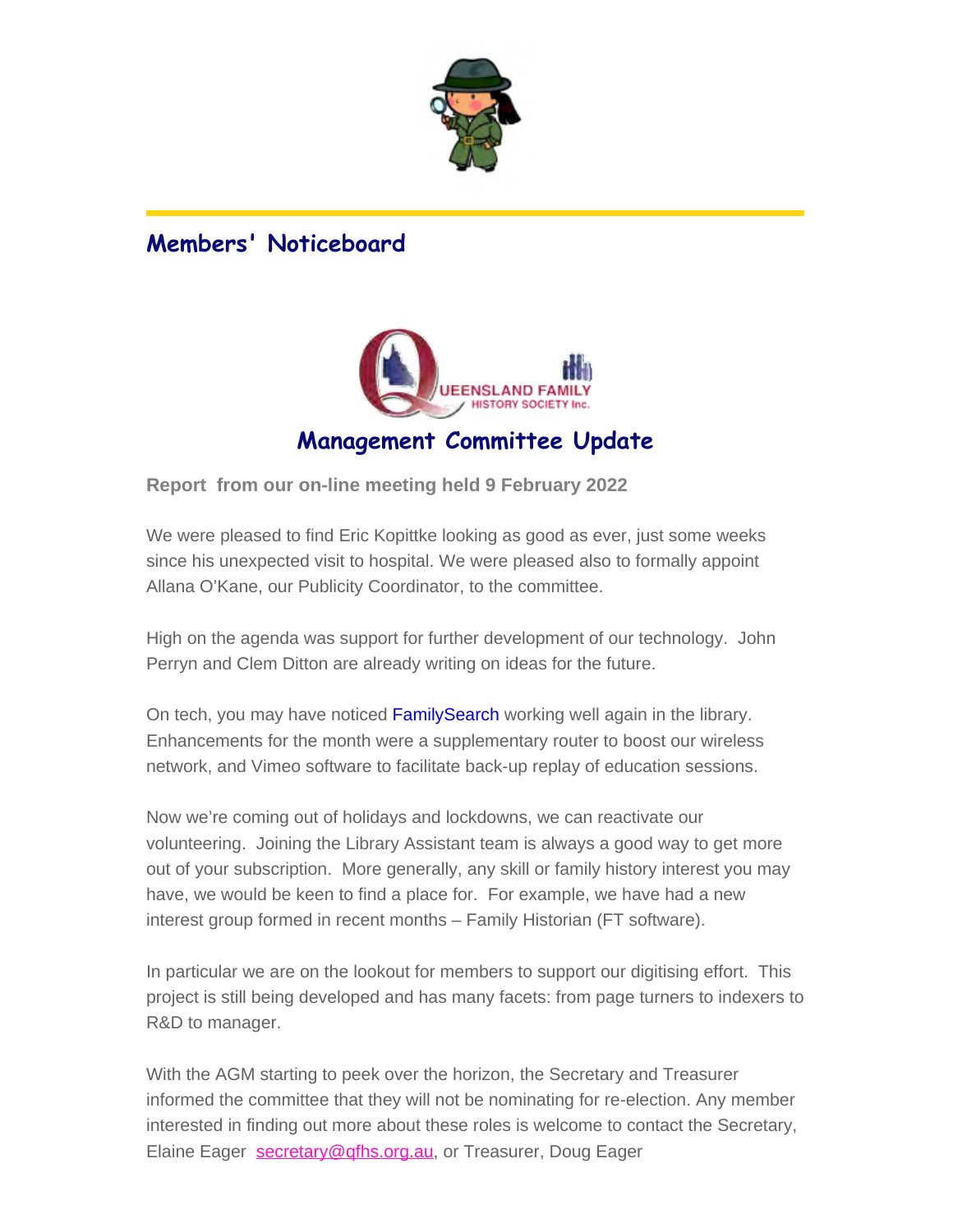We welcome the following new members: Fiona Mohr, Donna Rodios, Kris Halliwell, Diane MacDonald and welcome back to Marilyn Wheate.

**Elaine Eager QFHS Secretary**



#### **Is your current membership with our Society due for renewal?**

If so you should have received an email notice from our Membership secretary. Please double check your email and follow the instructions below.

Renewal fees remain the same price this year - **Single Membership \$70.00 or Family Membership \$105.00.**

This year to renew your membership we would prefer if you could either go to our website [here](https://www.qfhs.org.au/) and pay online or pay by Direct Credit. Our bank details are BSB: 484 799, Acc No: 0412 17518, use your surname & membership number as the reference.

If any of your contact details have changed recently or you do not wish to renew, please email [membership@qfhs.org.au](mailto:?subject=membership%40qfhs.org.au) so that we can update our records.

# **QUEENSLAND FAMILY HISTORIAN**

### **JOURNAL ARTICLE OF THE YEAR MEMBERS' CHOICE AWARD**

Thank you to all members who participated in our inaugural Journal Article of the Year: Members' Choice Award.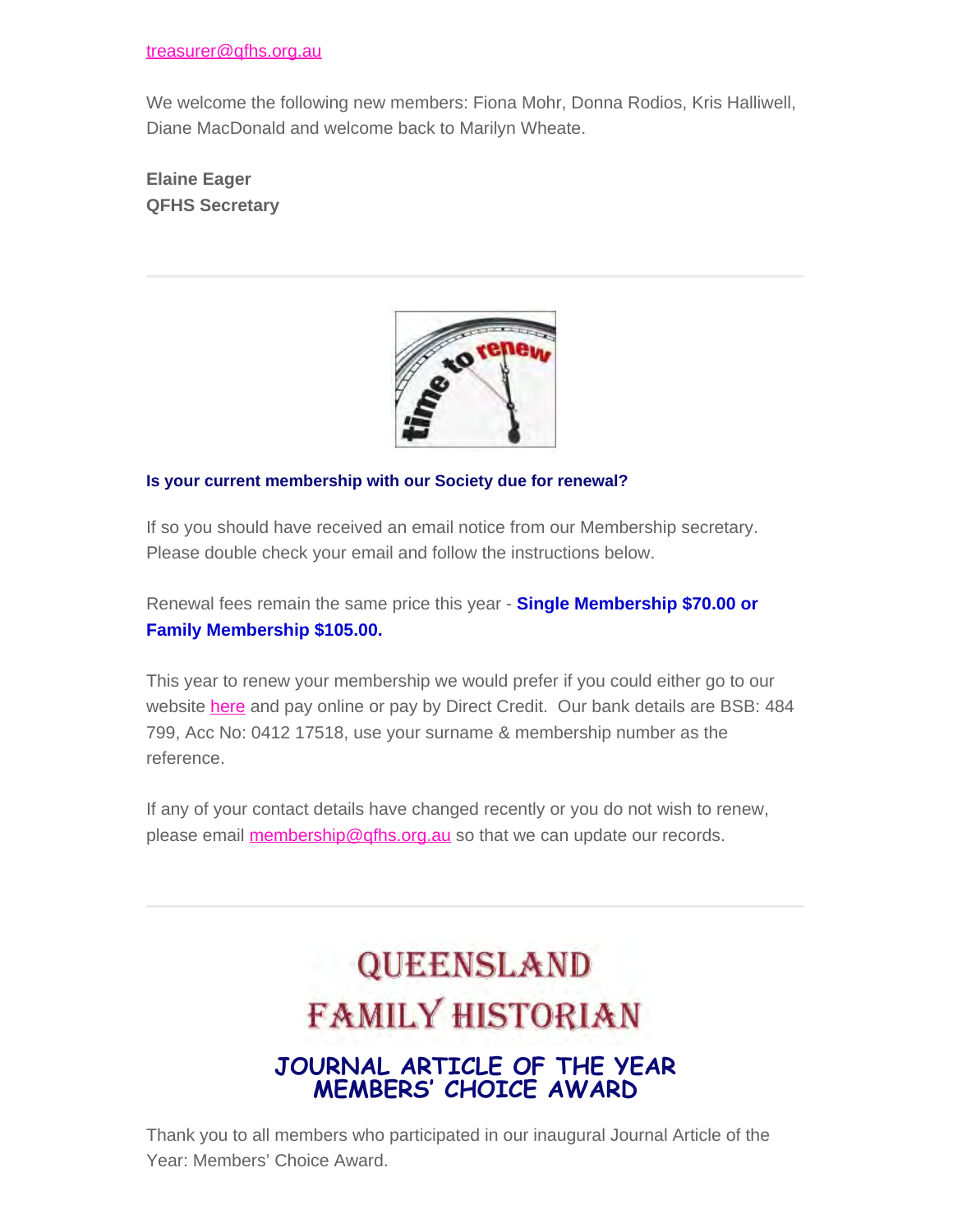We were delighted with the response from our members and pleased that so many took the time to let us know which article from the Queensland Family Historian they most enjoyed during 2021.

The article receiving the most votes and, therefore, winning the Members' Choice for Journal Article of the Year for 2021 is *The Great Family Mystery: Who Was James Yappa?* by **Ken Swadling**.

We have sent the author our warm congratulations and a commemorative certificate and a gift card as an expression of esteem from our members. The winning article has been republished [here](https://www.qfhs.org.au/media/1769202/21-008-011-feb-who-was-james-yappa-4-pp-copy.pdf) for your interest and enjoyment.

Many more useful and informative articles are published in our quarterly publication *[Queensland Family Historian](https://www.qfhs.org.au/resources/qld-family-historian/)*, free to QFHS members or via a 'journal only' subscription.

#### **Allana O'Kane, Publicity Coordinator.**



### **New Members' Welcome and Orientation**

**Are you a new member? Is it a while since you have been to the Library and Resource Centre?**

We invite you to attend a New Members' Welcome and Orientation session when you join the Society or at any time you would like a refresher. Session details [here](https://www.qfhs.org.au/events/new-members-welcome-and-orientation/)

#### **Upcoming sessions will be held on Saturday 19 February and Friday 18 March. Watch for future dates on the QFHS calendar.**

For bookings or queries email [welcome@qfhs.org.au.](mailto:welcome@qfhs.org.au?subject=New%20Members%20Orientation)



**QFHS members are invited to attend:**

# **Back to Basics: Research Planning and Execution Online**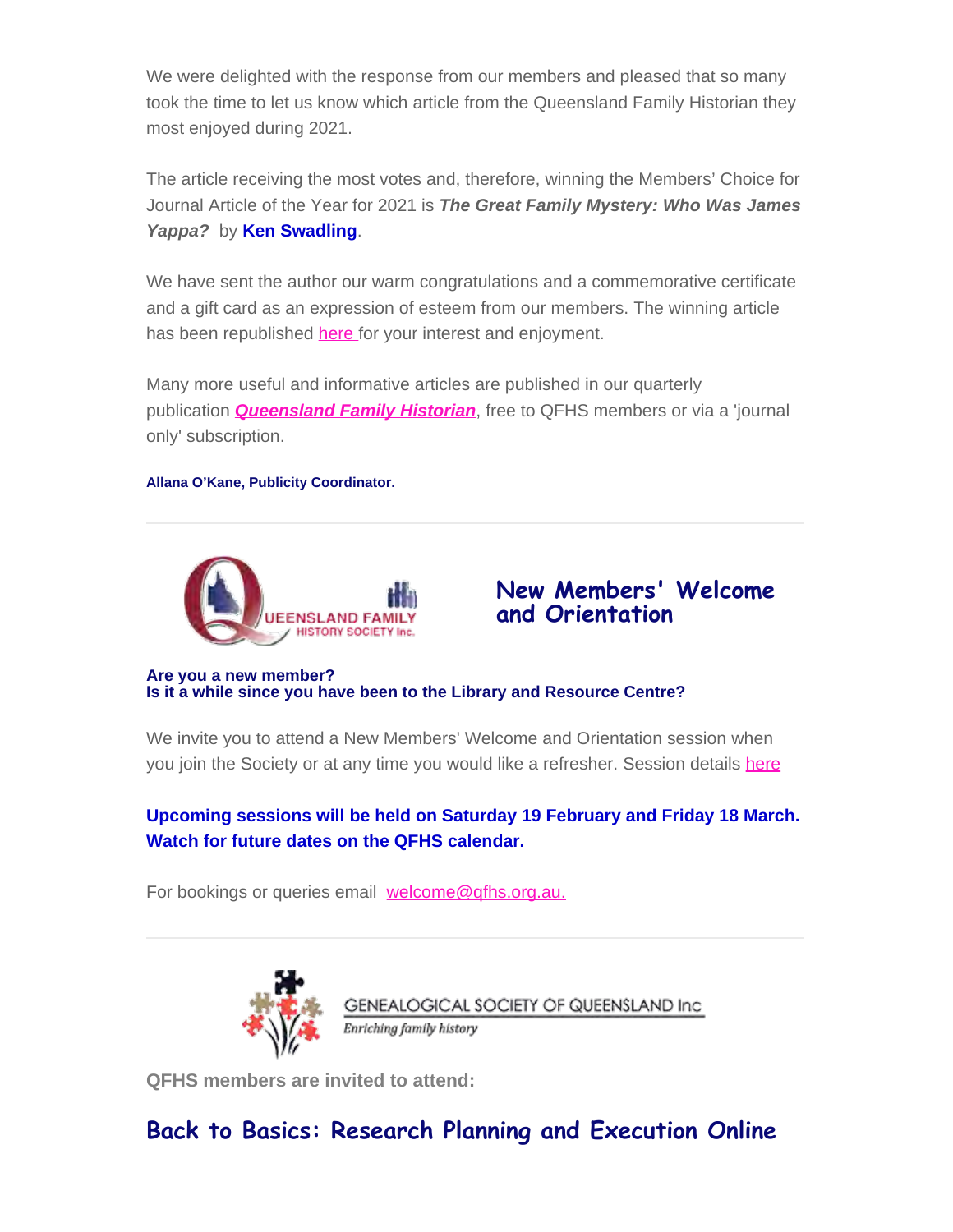# **with Cyndi Ingle**

**When: 26 March 2022 at 9 am (Queensland time) by Zoom Cost: \$20 GSQ and QFHS members. Non-members \$30.**

Book at: [Upcoming Events](https://www.gsq.org.au/event/back-to-basics-research-planning-and-execution-online/) – GSQ

**Note: includes Australian, New Zealand and UK examples**



#### **Keen to get involved in community work ?**

QFHS is seeking two volunteers to help needed with Members Meetings.

#### **Role 1 - Notification of meetings**

We need someone to help with sending out a reminder to members that the meeting is on, with the Zoom link and a copy of the Agenda and previous Minutes. This is a task that can be accomplished from home, so would be suitable for distant members also.\*

#### **Role 2 - Room set up**

Arrange the room - tables, chairs, projector etc for each monthly meeting at the QFHS Resource Centre at Gaythorne. \*

\*Training and written procedure will be provided for each role.

Extra hands are also needed for:

- **External Events Coordination and Support**
- **Digitising/Indexing team**
- **Education team**
- **Library Assistants**
- **Technical/computer team**

All expressions of interest very welcome. Contact [secretary@qfhs.org.au](mailto:secretary@qfhs.org.au); phone 07 3856 2724

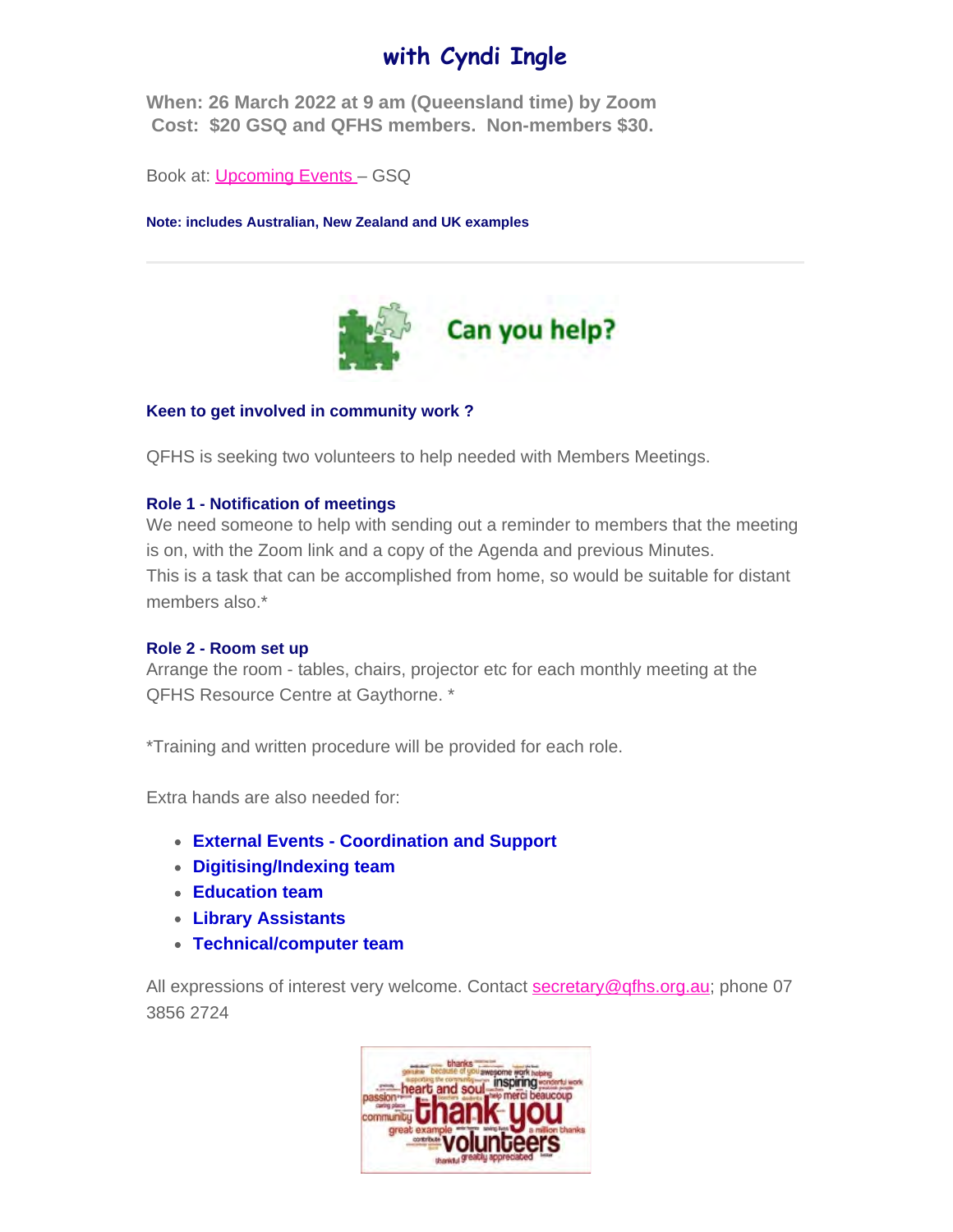# **Can you find my home ?**

**Seeking connection with the McInroy Family**



Member Susan Muller has contacted us to seek help with locating the family owners of this historic photo album. She writes:

"*Some time ago I was given this beautiful photo album and with some assistance identified the McInroy Family as the owners of the album. When it was advertised in Snippets Magazine I was contacted by an elderly member of the McInroy family. I suggested mailing the album to her, but that did not suit .Her son was to contact me but I didn't hear back."*

Perhaps you can help Susan solve this dilemma? If so you're welcome to contact Susan via email: [susanmargaretmuller@bigpond.com.](mailto:susanmargaretmuller@bigpond.com)



#### **Have you liked us on Facebook yet? Or followed us on Instagram or Twitter?**

You can visit our Facebook page [here](https://irelandxo.com/ireland-xo/news/ireland-xo-insight-what-did-your-ancestors-do?utm_medium=email&utm_source=emfluence&utm_campaign=The%20Occupation%20of%20our%20Ancestors) or link to QFHS social media in the blue banner at the bottom of our [website.](https://www.qfhs.org.au/)

# **Registering for Zoom**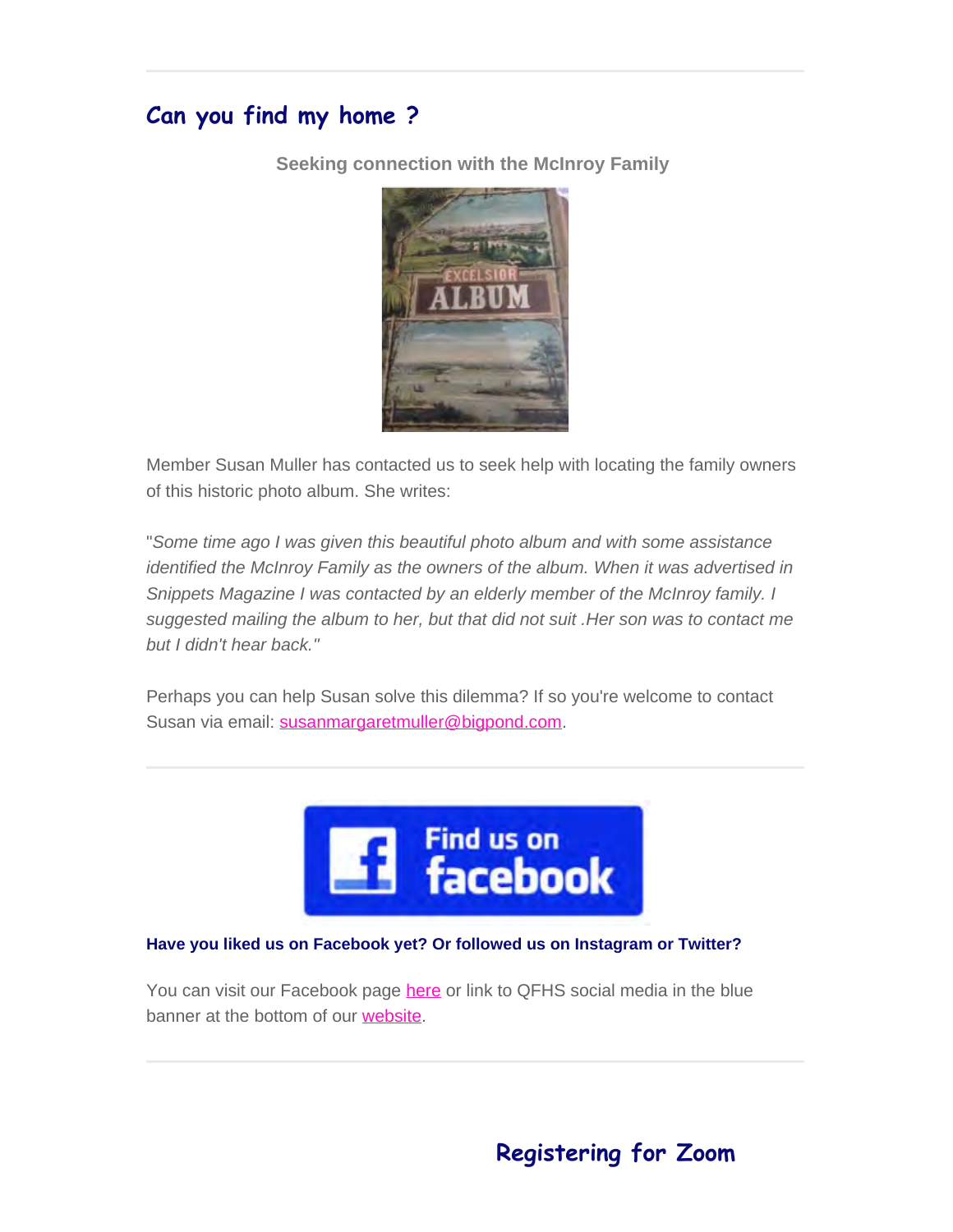

# **presentations**

Immediately after registering for an event on Eventbrite, you should receive a confirmation email. If you do not receive this confirmation, it may be that the email address you gave was not valid. In fact, you should receive three emails generated by Eventbrite: one immediately after you register, a second two days before the event, and a third shortly before the event begins. If you are not receiving these notifications, email [marketing@qfhs.org.au](mailto:marketing@qfhs.org.au) so we can check.

Think you could do more with Zoom? Don't forget our Learn@QFHS session "How to Zoom" on **23 February**. It's free for QFHS members. You can register [here.](https://www.eventbrite.com.au/e/how-to-zoom-tickets-251731213837)

# **Web Wanderings**



*"My Heritage"* will continue to be available for home on-line access. Just log in to the QFHS website an[d select on-line access](https://www.qfhs.org.au/online-access/). When you click on *MyHeritage* you will receive advice on how to log in. Why not give it a try and see what records you can access?

Members can still enjoy free access to *"Ancestry"* and **"FindmyPast"** when they log in at the QFHS Resource Centre (via one of the linked computers or their own device).

If you have any problems with access please email [secretary@qfhs.org.au](mailto:secretary@qfhs.org.au?subject=Access%20to%20Subscription%20sites)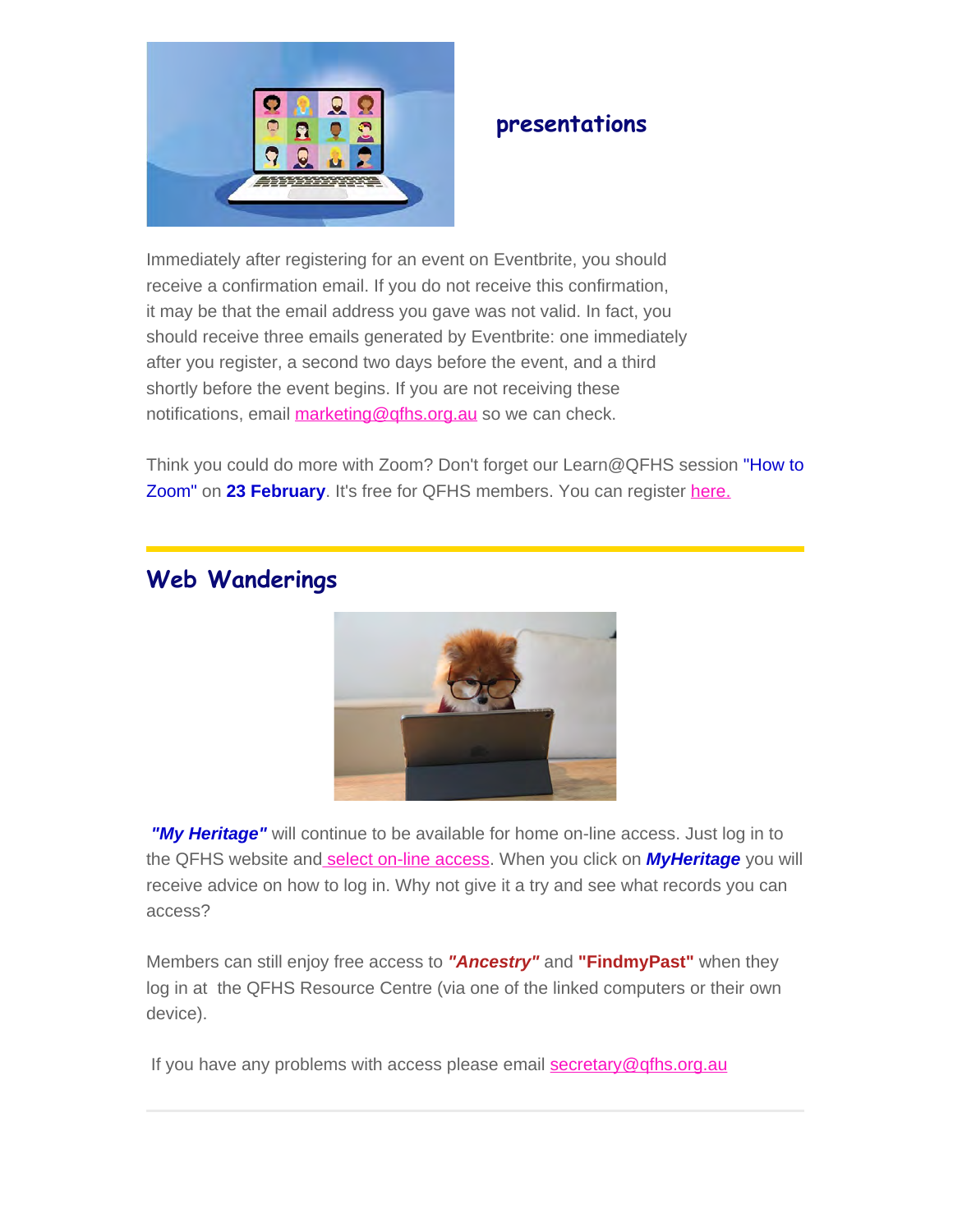

#### **National Burial Index For England & Wales**

Over 700,000 new transcripts have been added to this collection.

The new records for Kent, Staffordshire, Leicestershire and Rutland allow you to find your ancestor's burial place, age, year of death and religious denomination.

#### **Newspapers**

Recent new titles include:

- Finchley Press, 1895-1899, 1901-1909
- Glasgow Evening Times, 1879, 1884
- Hoddesdon and Broxbourne Mercury, 1984
- Liverpool Mercantile Gazette and Myers's Weekly Advertiser, 1822, 1826- 1827, 1829-1832, 1834-1843, 1845-1873, 1875
- Romsey Register and General News Gazette, 1859-1866, 1868-1873, 1875- 1886, 1888-1894
- Skegness News, 1909-1962
- Skyrack Courier, 1886-1893, 1895-1898, 1900-1917, 1919-1923
- Bray and South Dublin Herald, 1876, 1878-1886, 1888-1889, 1891-1904, 1908-1909
- Irish Emerald, 1881-1888, 1890-1912
- Langport & Somerton Herald, 1855, 1857-1896, 1898-1937
- Magnet (London), 1837-1888
- Yorkshire Factory Times, 1905-1910, 1912-1926

#### **Online sites, Collections and Virtual Tours**

**In 2022 we will keep pursuing new free sites and useful resources to support you in your research.**

**Here are some suggestions for you to explore this month.**



# **Useful Podcasts**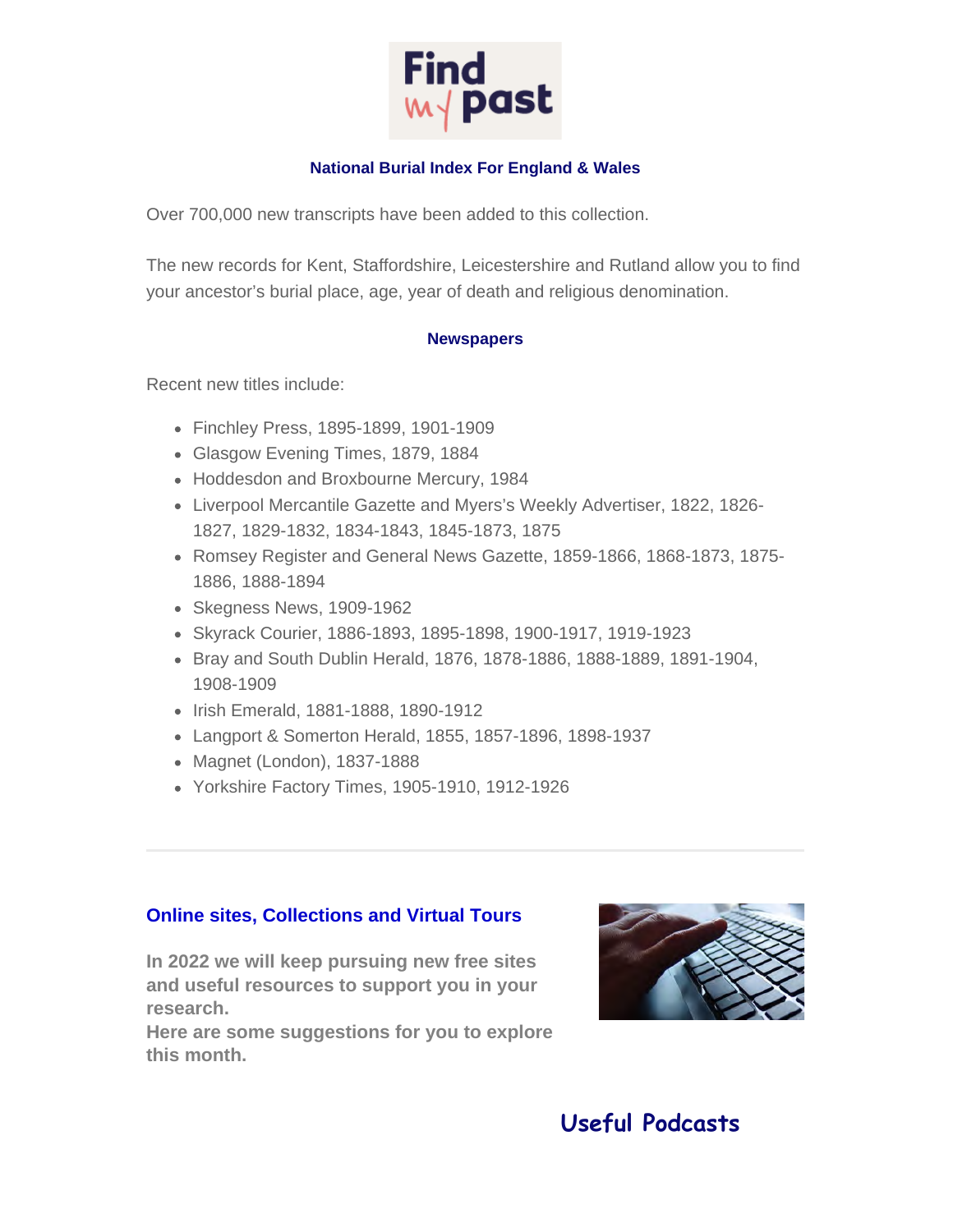

**The British National Archives provides a range of useful guides to assist researchers. These two presentations provide a range of hints and tips to make it easy.**

[Top Level Tips: Discovering your local](https://www.youtube.com/watch?v=kItJgdMqYdQ) [history - YouTube](https://www.youtube.com/watch?v=kItJgdMqYdQ)

[Top Level Tips: Discovering Your Family](https://www.youtube.com/watch?v=wZTHu5EX2Fs) [History - YouTube](https://www.youtube.com/watch?v=wZTHu5EX2Fs)

# **Interested in Irish Family Records**

*See ROOTSIRELAND.ie* **-** *Blog and News* **for regular updates and insights.**

**Click** [here](https://www.rootsireland.ie/category/blog/) **to take a look.**



**NOTE**: *ROOTSIRELAND.ie* is a subscription site. The site is managed by the Irish Family History Foundation and offers access to a unique database of more than 22 million Irish records. You can follow their blog for free and registered followers have free limited access to some records.

If you'd like to know more about Irish Family History and Resources why not come along to our **Irish Research Day** on Thursday **24 March?** You can call in to QFHS Library and Resource Centre any time between 10.00 am and 2.30 pm. For further details contact our Irish Interest Group via Convenor, Dale Fogarty email: *irish@qfhs.org.au.* 

### **Online Journals**

**The following electronic journals have been recently added to our collection.**

You can access the full list of online journals by going to the QFHS Website and clicking on the Resources tab. From the drop down list click on electronic journals.

**Note: you need to be logged in to the QFHS Website to access these resources.**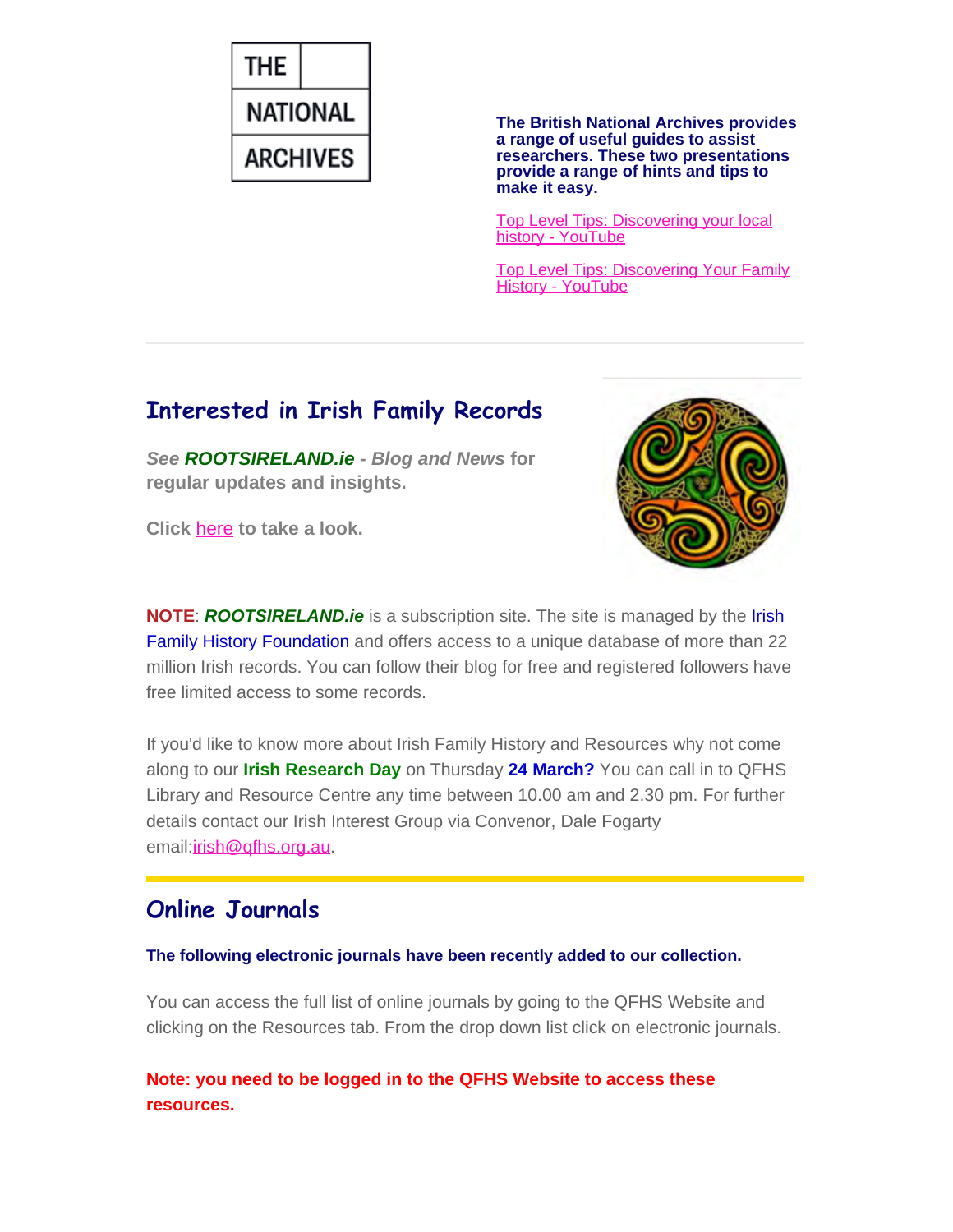Cronicl Powys 108 2019

- Cronicl Powys 109 2020
- Cronicl Powys 110 2020
- Cronicl Powys 113 2021
- Nottinghamshire FHS Journal Vol 16 12 2021
- Nottinghamshire FHS Journal Vol 17 01 2022
- Ancestor Vol 35 7 2021
- Ancestor Vol 35 8 2021
- Gallus 120 2021
- Gallus 121 2021
- Gallus 122 2021
- Lambing Flat Vol 44 1 2022
- Footprints Vol 44 3 2022
- Lambing Flat Vol 42 2 2020
- Lambing Flat Vol 43 2 2021
- Relatively Speaking Vol 41 1 2022
- RHSQ Bulletin 870 2022
- Sussex FHG Vol 24 1 2020
- Sussex FHG Vol 24 2 2020
- Sussex FHG Vol 24 3 2020
- Sussex FHG Vol 24 4 2020
- Sussex FHG Vol 24 5 2021
- Sussex FHG Vol 24 6 2021
- Sussex FHG Vol 24 7 2021
- Sussex FHG Vol 24 8 2021
- BCGS Cariboo Notes Vol 39 1 2022
- Founders 53 1 2022
- GSQ Generation Vol 45 No 2 2021
- Isle of Wight Journal No144 2022
- Narre Warren District FHG Issue 131 2022
- Redland Researcher Issue 142 2022
- Yorks Family Historian Vol 47 1 2021

# **General items of interest**

### **Members Tips and Discoveries**

Thanks to our members for sharing their finds this year. You're welcome to let us know about any interesting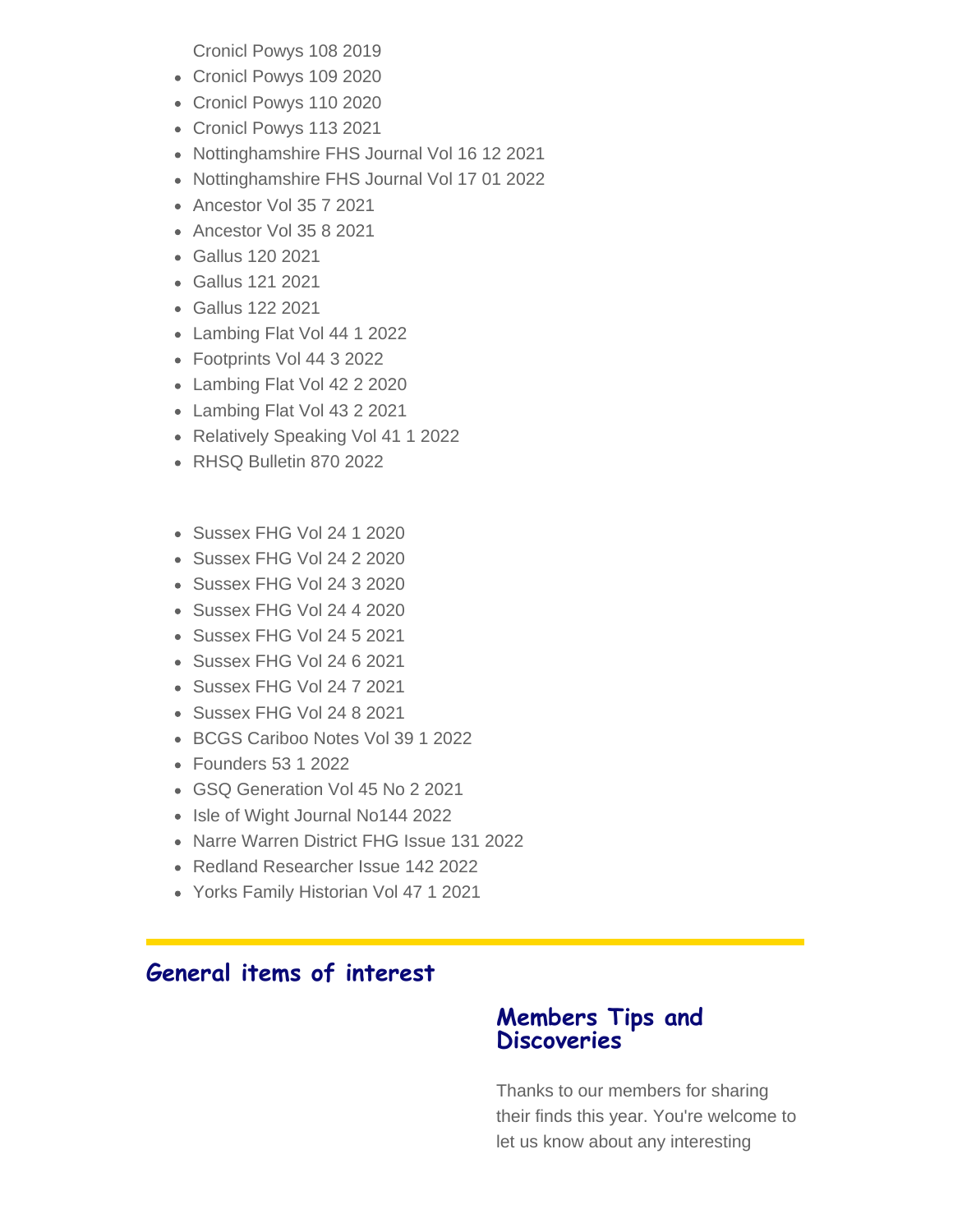

discoveries or learnings. Just email [snippets@qfhs.org.au](mailto:snippets@qfhs.org.au)



# **ANMAR - Australian Military Memorials and Records**

Sandra Young has been developing this website which may be of interest to our members. Website address:

australianmilitarymemorialsandrecords.com or [ammar.com.](https://australianmilitarymemorialsandrecords.com/)

She writes:

"*There are other WW1 books with some named WW1 veterans also. The sections in the All-Australia Memorial books called "Australia's Fighting Families" might interest you and I am interested in trying to discover and perhaps add some of the missing sections, especially from some Victorian AAM (All-Australia Memorial )books."*

Sandra is also seeking contributions to add to the site.



**Seminar : Centenary of the abolition of the Legislative Council**



**Sat 19 March 9.30 - 12.30 (arrive 9.15 am) Legislative Council Chamber Queensland Parliament House Parliamentary Annexe**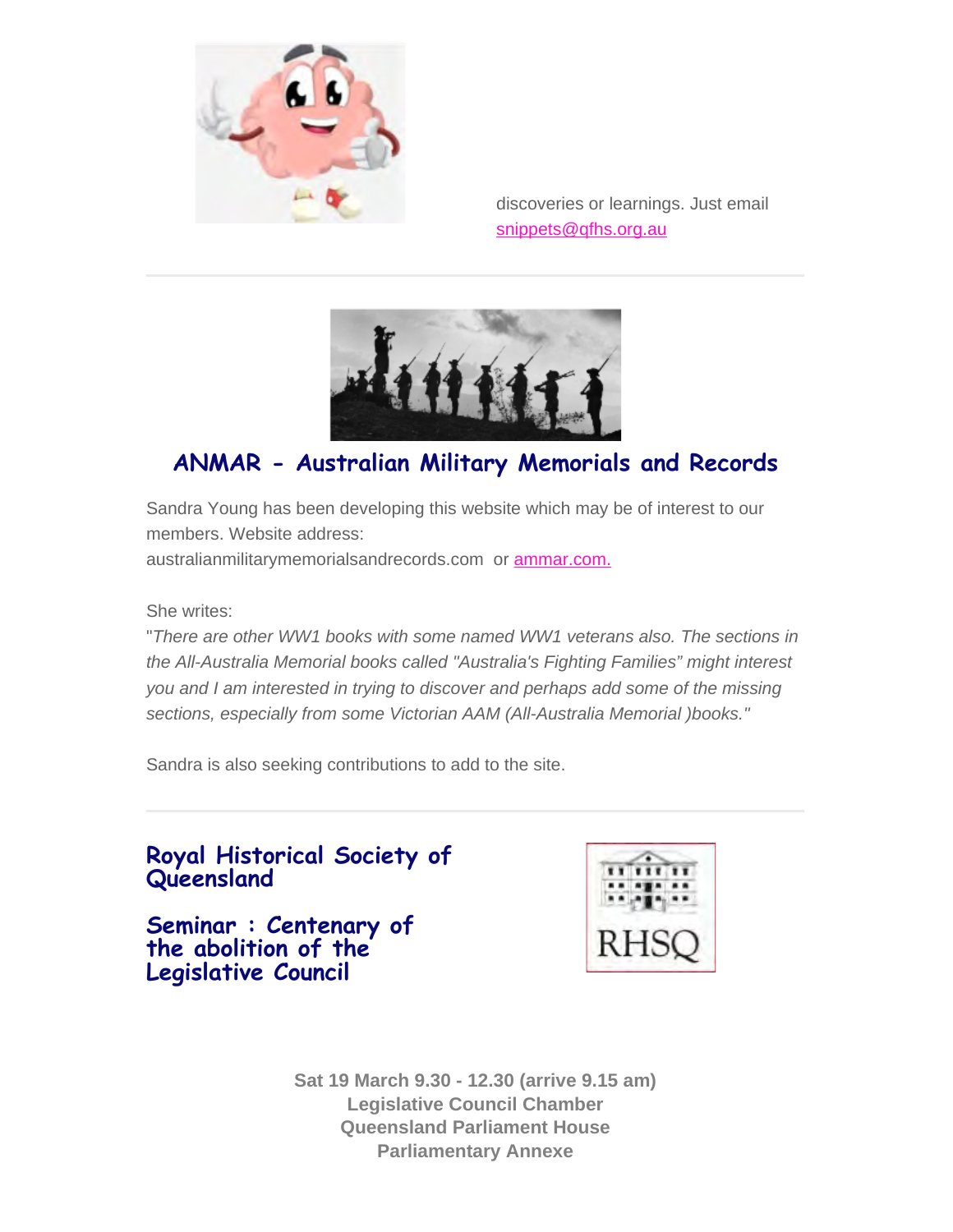#### **Alice Street, Brisbane City.**

Tickets available [here.](https://www.eventbrite.com.au/e/seminar-centenary-of-the-abolition-of-the-queensl-tickets-207645582527)

You are invited to a joint seminar between The Royal Historical Society of Queensland and the Queensland Parliament to commemorate the 100th anniversary of the abolition of the Queensland Legislative Council, followed by an optional lunch. It is on Saturday 19 March at 9am.

#### **Speakers and Program**

Mrs Lynne Armstrong – Setting the Scene Dr Denver Beanland AM – Who's who in the Chamber 1860 – 1910 Emeritus Prof Kay Saunders AO – The Beginning of the End Prof Gerard Carney – Constitutional Battles – Resistance and Reform Mr Neil Laurie – Life After

Ticket price includes the seminar and morning tea. An optional lunch from 12.45pm to 2.30pm in the Strangers' Dining Room is also available to pre-purchase.



**Country Women's Association - 100 years of celebration**

The Queensland Country Women's Association (QCWA) celebrates 100 years of continuous service across Queensland on 11 August 2022. Members and Branches launched the Association's calendar of events in October 2021. Each Division and Branch will be organising their own centenary events and activities.

Brisbane Head Office is planning an official event for community representatives and invited guests and a Gala Dinner Ball will be held in conjunction with the conference in Toowoomba in August.

Expos will tour Queensland throughout the year showcasing artistic tea cozies; vintage and retro aprons; and knitted squares which will be made into blankets for those in need. QCWA commemorative merchandise will be available for purchase and long-term supporter of QCWA, Wallace Bishop is commissioned to produce a unique commemorative jewel in honour of the centenary celebrations.

Was someone in your family involved with QCWA ? Their Cookbook was first published in 1937 and has been in print ever since.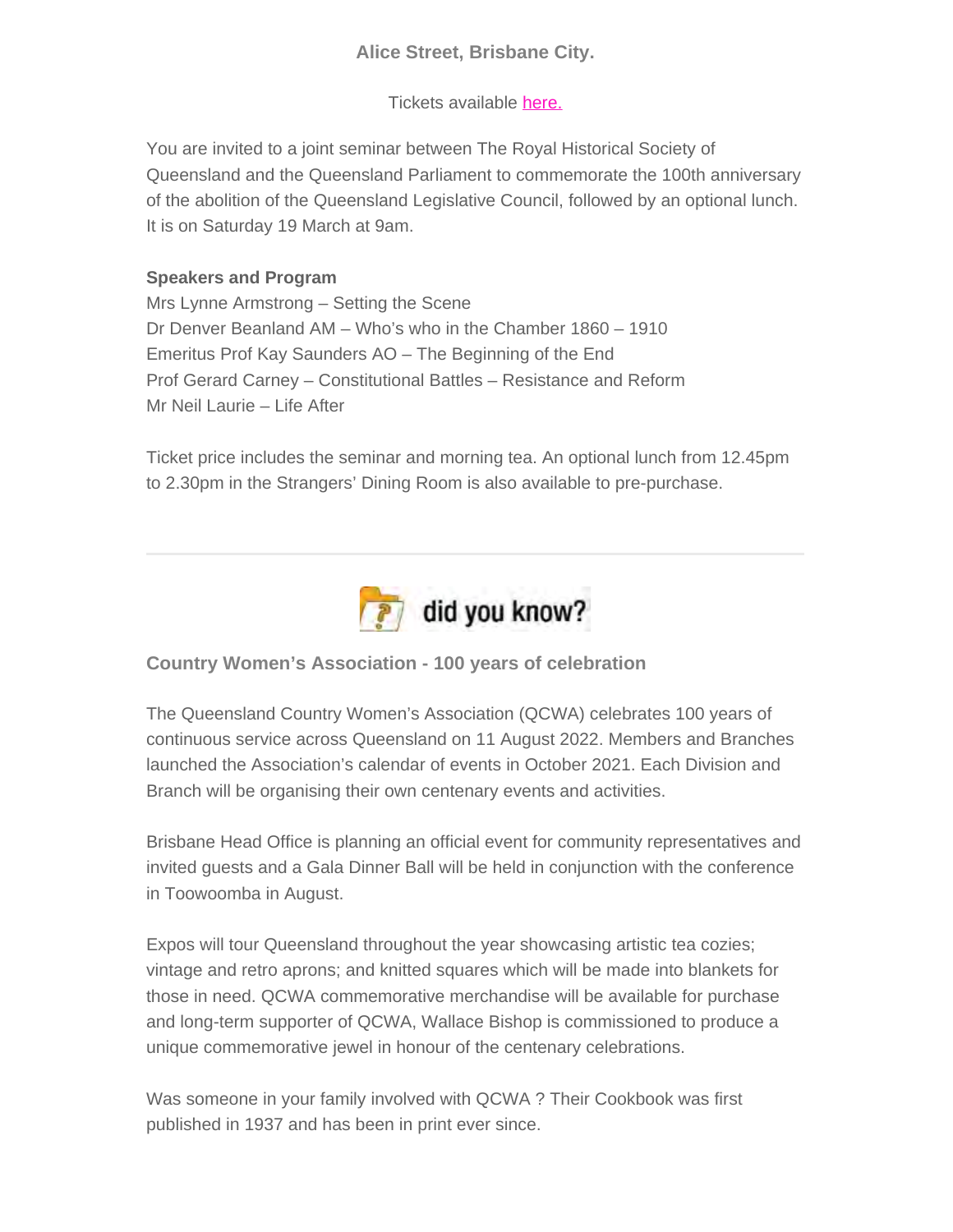You can find out more about the Centenary planning on the QCWA website [here](https://www.qcwa.org.au/2022-Centenary).

### **Books - News and Reviews**



### **Review**

The majority of families included in Sources for Irish Family History 2021 will be the wealthier and more prominent, who comprise the landed gentry and aristocracy with the time and resources to compile family histories. While you may not find an account of your family line, perhaps you will discover histories of landowners associated with your tenant families or gain more general information about families that share your surnames of interest. The entries are arranged in alphabetical order with the tricky O and Mac surnames sorted by the first letter after the prefix. It contains a useful guide to finding and obtaining the original sources.

This book also includes useful reference lists of Irish surnames, other pedigrees or biographies, and landed families.

Finally, it encourages you to submit your family history to libraries or a local history society, as well as inviting submissions for inclusion in future updates of this book.

*I was pleasantly surprised to find that a search for Fogarty produced one article published in the Tipperary Historical Journal 2014 that was available to purchase from Tipperary Studies. I also found a number of entries for Scully, notorious landlords, to a number of Fogarty families who were evicted during the famine period.*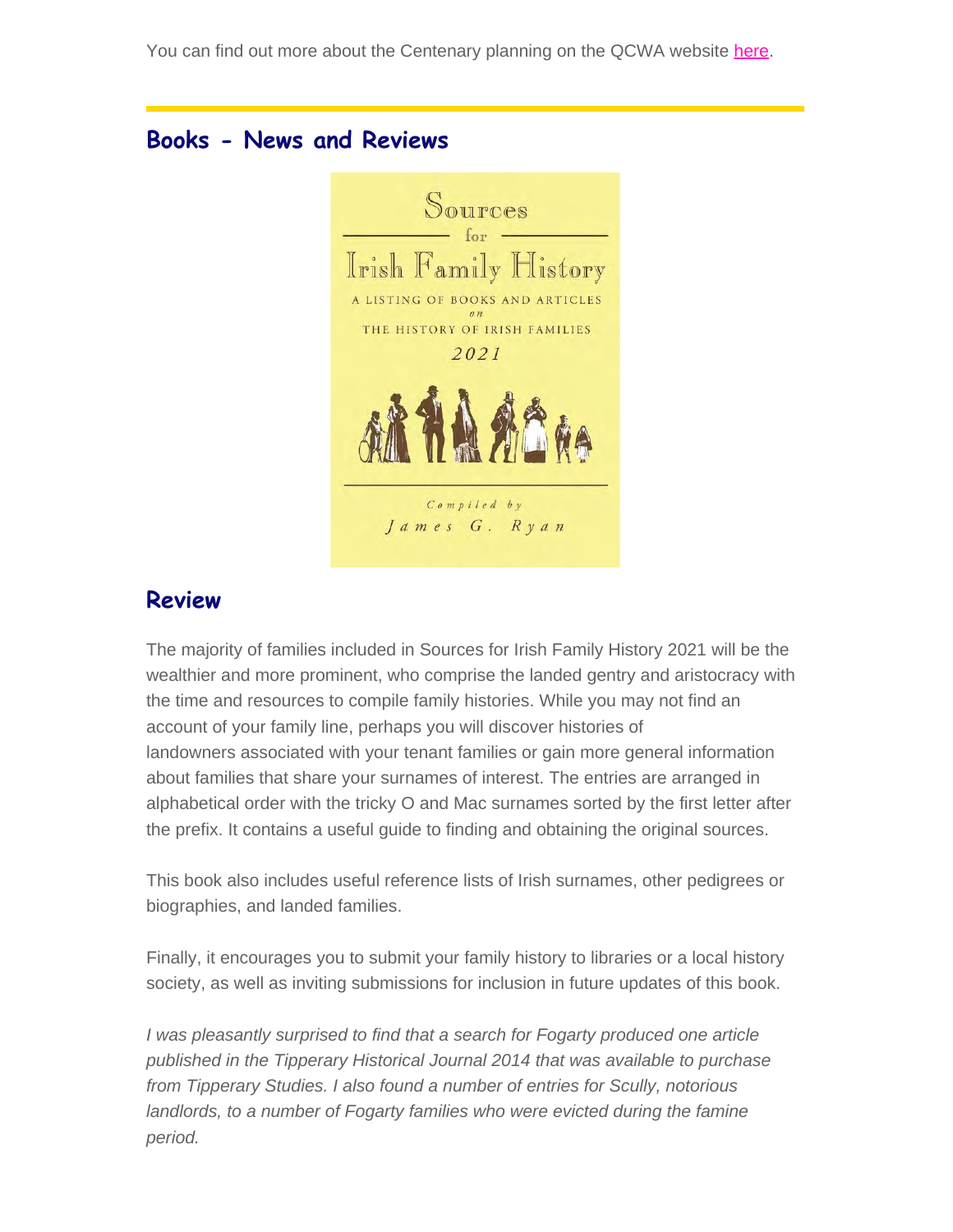**Thanks to Dale Fogarty, Convenor Irish Interest Group for this review.**



*Flyleaf Press* has a special offer for members of Queensland Family History Society on this new e-book entitled 'Sources for Irish Family History 2021'. They are offering a 25% discount on this title (usually €18, now €13.50) until 31 March.

**The title is a listing or bibliography of 6,500 books, articles and library sources on 2,500 Irish families dealing with aspects of a particular family's activities, history or pedigree.**

These sources have been collected from local history journals, genealogy magazines, library catalogues and published book lists.

Further information on this title can be found in their blog pag[e here](https://www.ancestornetwork.ie/new-e-book-sources-for-irish-family-history-2021/)

To order, go to: <https://www.ancestornetwork.ie/product/sources-2021/> and enter the discount code *QFHS* when prompted.

**Note**: it is only available as an e-book.

**Is there a book that has delivered an important breakthrough in your family history research or perhaps one that has provided fresh insights and directions? Why not write up a short review that we can share with other members?**

Contact [snippets@qfhs.org](mailto:snippets@qfhs.org.au).au to discuss your review.



### **Acknowledgements**

We would like to thank all those who have taken time out to send items of interest to our "Snippets" mailbox at - [snippets@qfhs.org.au](mailto:snippets@qfhs.org.au)